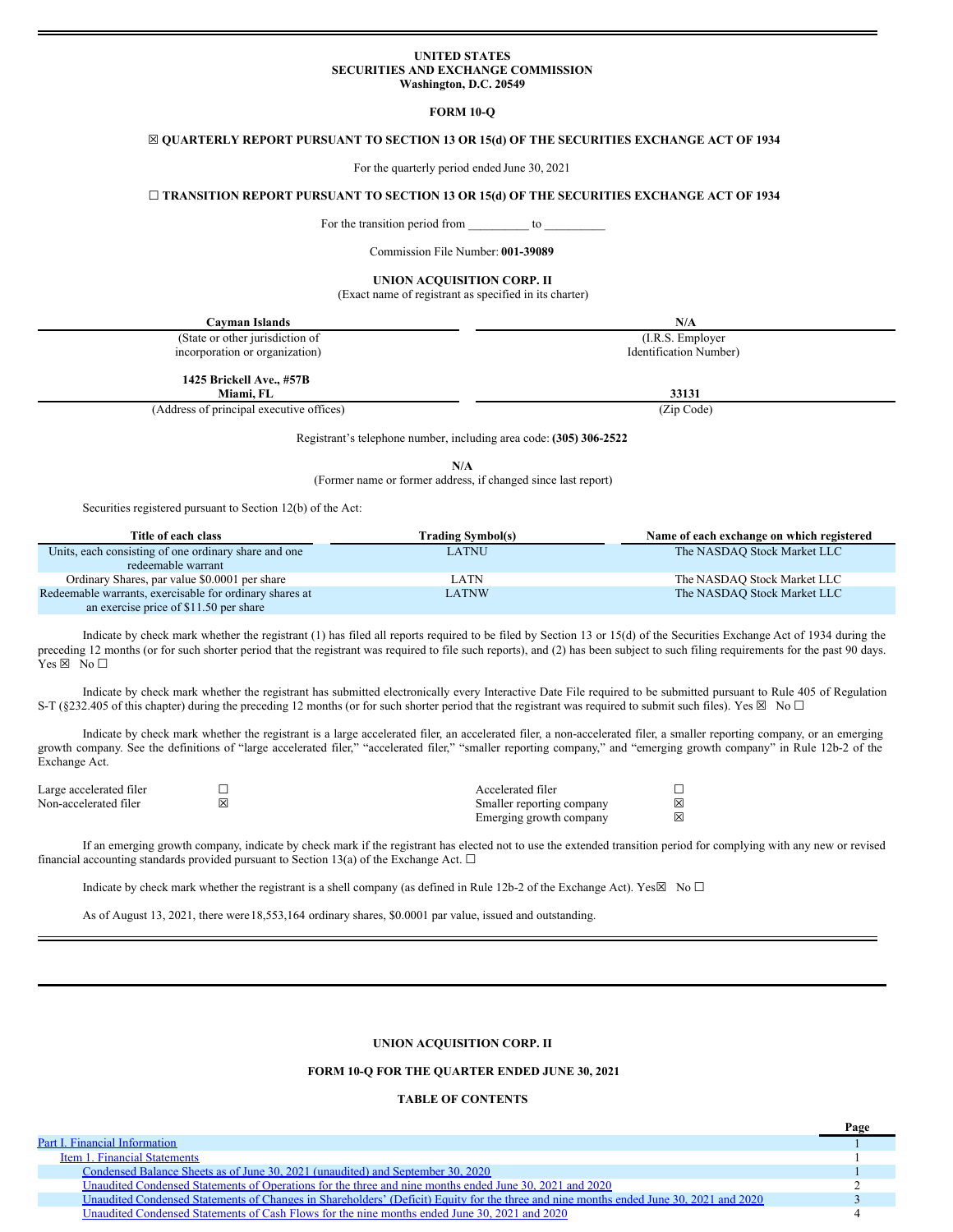| Notes to Condensed Interim Financial Statements (unaudited)                                    |    |
|------------------------------------------------------------------------------------------------|----|
| Item 2. Management's Discussion and Analysis of Financial Condition and Results of Operations  |    |
| Item 3. Quantitative and Qualitative Disclosures Regarding Market Risk                         | 24 |
| Item 4. Controls and Procedures                                                                |    |
|                                                                                                |    |
| Part II. Other Information                                                                     | 25 |
| Item 1A. Risk factors                                                                          |    |
| Item 2. Unregistered Sales of Equity Securities and Use of Proceeds from Registered Securities |    |
| Item 6. Exhibits                                                                               | 26 |
|                                                                                                |    |
| Part III. Signatures                                                                           |    |
|                                                                                                |    |

i

## **PART I - FINANCIAL INFORMATION**

## **ITEM 1. FINANCIAL STATEMENTS**

#### **UNION ACQUISITION CORP. II CONDENSED BALANCE SHEETS**

|                                                                                                                                                                                                                                                      |              | <b>June 30.</b><br>2021<br>(Unaudited) |              | September 30,<br>2020 |
|------------------------------------------------------------------------------------------------------------------------------------------------------------------------------------------------------------------------------------------------------|--------------|----------------------------------------|--------------|-----------------------|
| <b>ASSETS</b>                                                                                                                                                                                                                                        |              |                                        |              |                       |
| <b>Current Assets</b><br>Cash                                                                                                                                                                                                                        |              | 2.126                                  |              | 955,800               |
|                                                                                                                                                                                                                                                      | $\mathbb{S}$ |                                        | $\mathbb{S}$ |                       |
| Prepaid expenses                                                                                                                                                                                                                                     |              | 41,100                                 |              | 96,472                |
| <b>Total Current Assets</b>                                                                                                                                                                                                                          |              | 43.226                                 |              | 1,052,272             |
| <b>Investments held in Trust Account</b>                                                                                                                                                                                                             |              | 137,245,382                            |              | 201,323,339           |
| <b>TOTAL ASSETS</b>                                                                                                                                                                                                                                  | S            | 137,288,608                            | S            | 202,375,611           |
|                                                                                                                                                                                                                                                      |              |                                        |              |                       |
| <b>LIABILITIES AND SHAREHOLDERS' (DEFICIT) EQUITY</b>                                                                                                                                                                                                |              |                                        |              |                       |
| Current liabilities                                                                                                                                                                                                                                  |              |                                        |              |                       |
| Accrued expenses                                                                                                                                                                                                                                     | \$           | 121,146                                |              | 144,541               |
| Advances from related parties                                                                                                                                                                                                                        |              | 813,190                                |              |                       |
| <b>Total Current Liabilities</b>                                                                                                                                                                                                                     |              | 934.336                                |              | 144.541               |
| Warrant liabilities                                                                                                                                                                                                                                  |              | 30,075,000                             |              | 25,500,000            |
| <b>Total Liabilities</b>                                                                                                                                                                                                                             |              |                                        |              | 25,644,541            |
|                                                                                                                                                                                                                                                      |              | 31,009,336                             |              |                       |
| <b>Commitments and Contingencies</b>                                                                                                                                                                                                                 |              |                                        |              |                       |
| Ordinary shares subject to possible redemption, 13,553,164 and 17,173,106 shares at redemption value as of June 30, 2021 and<br>September 30, 2020, respectively                                                                                     |              | 135, 101, 919                          |              | 171,731,060           |
|                                                                                                                                                                                                                                                      |              |                                        |              |                       |
| <b>Shareholders' (Deficit) Equity</b>                                                                                                                                                                                                                |              |                                        |              |                       |
| Preference shares, \$0.0001 par value, 1,000,000 shares authorized; no shares issued and outstanding                                                                                                                                                 |              |                                        |              |                       |
| Ordinary shares, \$0.0001 par value, 150,000,000 shares authorized; 5,000,000 and 7,826,894 shares issued and outstanding<br>(excluding 13,553,164 and 17,173,106 shares subject to possible redemption) as of June 30, 2021 and September 30, 2020, |              |                                        |              |                       |
| respectively                                                                                                                                                                                                                                         |              | 500                                    |              | 783                   |
| Additional paid-in capital                                                                                                                                                                                                                           |              |                                        |              | 17,563,935            |
| Accumulated deficit                                                                                                                                                                                                                                  |              | (28, 823, 147)                         |              | (12, 564, 708)        |
| <b>Total Shareholders' (Deficit) Equity</b>                                                                                                                                                                                                          |              | (28, 822, 647)                         |              | 5,000,010             |
| TOTAL LIABILITIES AND SHAREHOLDERS' (DEFICIT) EQUITY                                                                                                                                                                                                 |              | 137,288,608                            | S            | 202,375,611           |

*The accompanying notes are an integral part of these unaudited condensed interim financial statements.*

1

#### **UNION ACQUISITION CORP. II CONDENSED STATEMENTS OF OPERATIONS (Unaudited)**

|                                                                    | <b>Three</b><br><b>Months Ended</b><br><b>June 30,</b> |                      |  | <b>Months Ended</b>      |  |                       |
|--------------------------------------------------------------------|--------------------------------------------------------|----------------------|--|--------------------------|--|-----------------------|
|                                                                    | 2021                                                   | 2020                 |  | 2021                     |  | 2020                  |
| General and administrative expenses<br><b>Loss from operations</b> | 387,582<br>(387,582)                                   | 173,079<br>(173,079) |  | 1,023,152<br>(1,023,152) |  | 630,456<br>(630, 456) |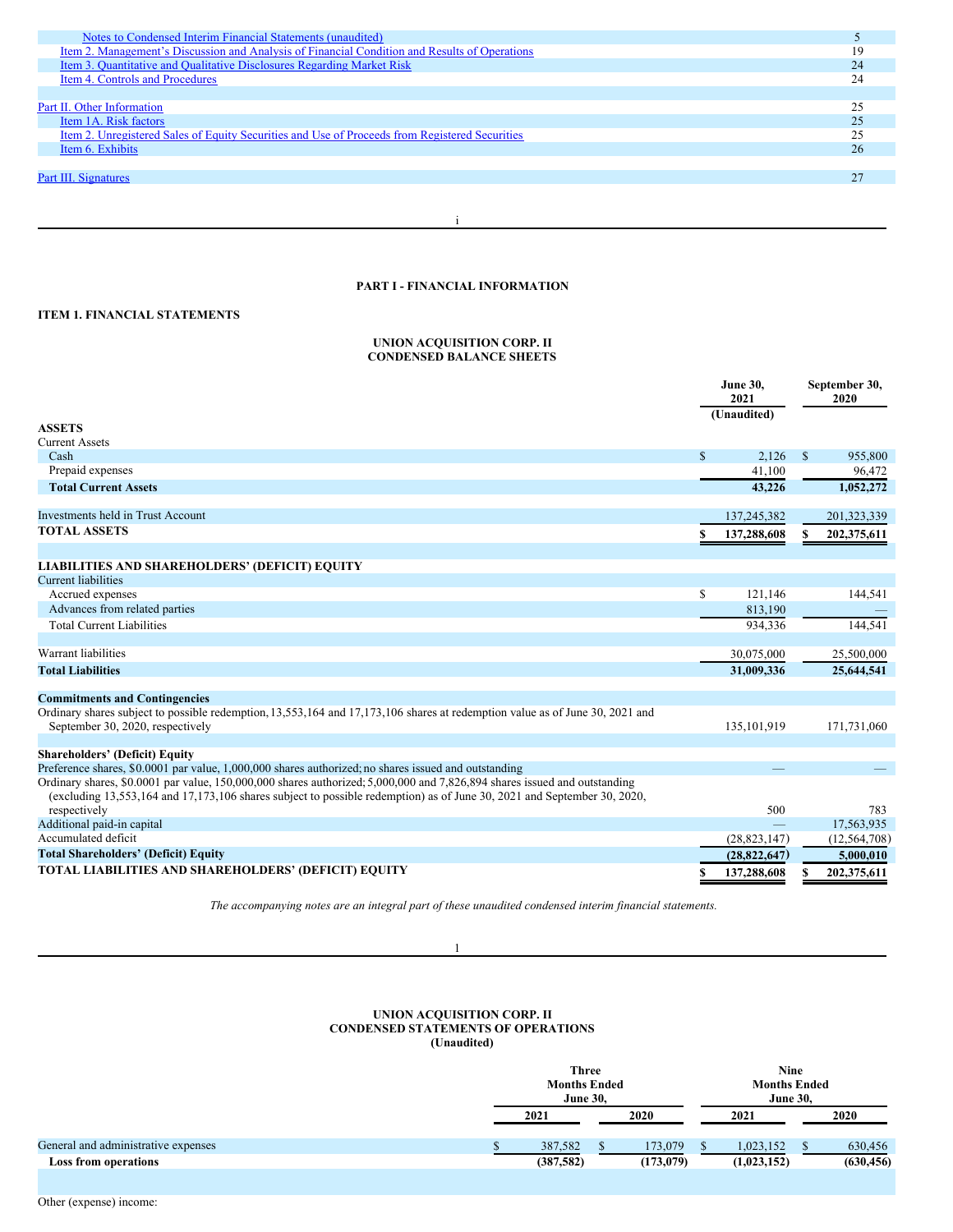| Change in fair value of warrant liabilities                           | (5,100,000) | (3,625,000) | (4,575,000) | (3,737,500) |
|-----------------------------------------------------------------------|-------------|-------------|-------------|-------------|
| Interest earned on marketable securities held in Trust Account        | 6,676       | 95,656      | 44,435      | 1,317,097   |
| Total, other expense, net                                             | (5,093,324) | (3,529,344) | (4,530,565) | (2,420,403) |
|                                                                       |             |             |             |             |
| <b>Net loss</b>                                                       | (5,480,906) | (3,702,423) | (5,553,717) | (3,050,859) |
|                                                                       |             |             |             |             |
| Weighted average shares outstanding of redeemable ordinary shares     | 14,842,531  | 20,000,000  | 18,293,485  | 20,000,000  |
| Basic and diluted net income per redeemable ordinary share            | 0.00        | 0.00        | 0.00        | 0.07        |
|                                                                       |             |             |             |             |
| Weighted average shares outstanding of non-redeemable ordinary shares | 5,000,000   | 5,000,000   | 5,000,000   | 5,000,000   |
| Basic and diluted net income (loss) per non-redeemable ordinary share | (1.10)      | (0.76)      | (1.12)      | (0.87)      |
|                                                                       |             |             |             |             |

*The accompanying notes are an integral part of these unaudited condensed interim financial statements.*

2

## **UNION ACQUISITION CORP. II CONDENSED STATEMENTS OF CHANGES IN SHAREHOLDERS' (DEFICIT) EQUITY (Unaudited)**

## **THREE AND NINE MONTHS ENDED JUNE 30, 2021**

|                                                                   |                        |        | <b>Additional</b> |                | <b>Total</b><br>Shareholders' |
|-------------------------------------------------------------------|------------------------|--------|-------------------|----------------|-------------------------------|
|                                                                   | <b>Ordinary Shares</b> |        | Paid in           | Accumulated    | <b>Equity</b>                 |
|                                                                   | <b>Shares</b>          | Amount | Capital           | Deficit        | (Deficit)                     |
| Balance – October 1, 2020                                         | 7.826.894              | 783    | 17,563,935        | (12, 564, 708) | 5,000,010                     |
| Change in value of ordinary shares subject to possible redemption | 607,687                | 60     | 6,076,810         |                | 6,076,870                     |
| Net loss                                                          |                        |        |                   | (6,076,872)    | (6,076,872)                   |
| Balance - December 31, 2020                                       | 8,434,581              | 843    | 23,640,745        | (18, 641, 580) | 5,000,008                     |
|                                                                   |                        |        |                   |                |                               |
| Change in value of ordinary shares subject to possible redemption | (3,434,581)            | (343)  | (23,640,745)      | (10, 704, 722) | (34,345,810)                  |
| Net income                                                        |                        |        |                   | 6,004,061      | 6,004,061                     |
| <b>Balance – March 31, 2021</b>                                   | 5,000,000              | 500    |                   | (23, 342, 241) | (23, 341, 741)                |
|                                                                   |                        |        |                   |                |                               |
| Net loss                                                          |                        |        |                   | (5,480,906)    | (5,480,906)                   |
| <b>Balance – June 30, 2021</b>                                    | 5.000.000              | 500    |                   | (28, 823, 147) | (28, 822, 647)                |

## **THREE AND NINE MONTHS ENDED JUNE 30, 2020**

|                                                                                                    | <b>Ordinary Shares</b> |   |         |   | Additional<br>Paid in |   | (Accumulated<br>Deficit) /<br>Retained |   | Total<br>Shareholders' |
|----------------------------------------------------------------------------------------------------|------------------------|---|---------|---|-----------------------|---|----------------------------------------|---|------------------------|
|                                                                                                    | <b>Shares</b>          |   | Amount  |   | Capital               |   | Earnings                               |   | <b>Equity</b>          |
| <b>Balance – October 1, 2019</b>                                                                   | 5,031,250              |   | 503     |   | 24,497                |   | (15, 175)                              | S | 9,825                  |
| Forfeiture of Founder Shares                                                                       | (31,250)               |   | (3)     |   |                       |   |                                        |   |                        |
| Sale of 20,000,000 Units, net of underwriting discounts, offering<br>costs and warrant liabilities | 20,000,000             |   | 2,000   |   | 189, 268, 778         |   |                                        |   | 189,270,778            |
| Ordinary shares subject to possible redemption                                                     | (18, 249, 963)         |   | (1,825) |   | (182, 497, 805)       |   |                                        |   | (182, 499, 630)        |
| Net loss                                                                                           |                        |   |         |   |                       |   | (1,780,964)                            |   | (1,780,964)            |
| Balance - December 31, 2019                                                                        | 6,750,037              | S | 675     |   | 6,795,473             | S | (1,796,139)                            |   | 5,000,009              |
|                                                                                                    |                        |   |         |   |                       |   |                                        |   |                        |
| Change in value of ordinary shares subject to possible redemption                                  | (243, 253)             |   | (24)    |   | (2,432,506)           |   |                                        |   | (2,432,530)            |
| Net income                                                                                         |                        |   |         |   |                       |   | 2,432,528                              |   | 2,432,528              |
| Balance – March 31, 2020                                                                           | 6,506,784              |   | 651     | S | 4,362,967             | S | 636,389                                |   | 5,000,007              |
|                                                                                                    |                        |   |         |   |                       |   |                                        |   |                        |
| Change in value of ordinary shares subject to possible redemption                                  | 370,242                |   | 37      |   | 3,702,382             |   |                                        |   | 3,702,420              |
| Net loss                                                                                           |                        |   |         |   |                       |   | (3,702,423)                            |   | (3,702,423)            |
| <b>Balance - June 30, 2020</b>                                                                     | 6,877,026              |   | 688     |   | 8,065,350             |   | (3,066,034)                            |   | 5,000,004              |

*The accompanying notes are an integral part of these unaudited condensed interim financial statements.*

3

**UNION ACQUISITION CORP. II CONDENSED STATEMENTS OF CASH FLOWS (Unaudited)**

|                 | Nine                |  |  |  |  |
|-----------------|---------------------|--|--|--|--|
|                 | <b>Months Ended</b> |  |  |  |  |
| <b>June 30,</b> |                     |  |  |  |  |
| 2021            | 2020                |  |  |  |  |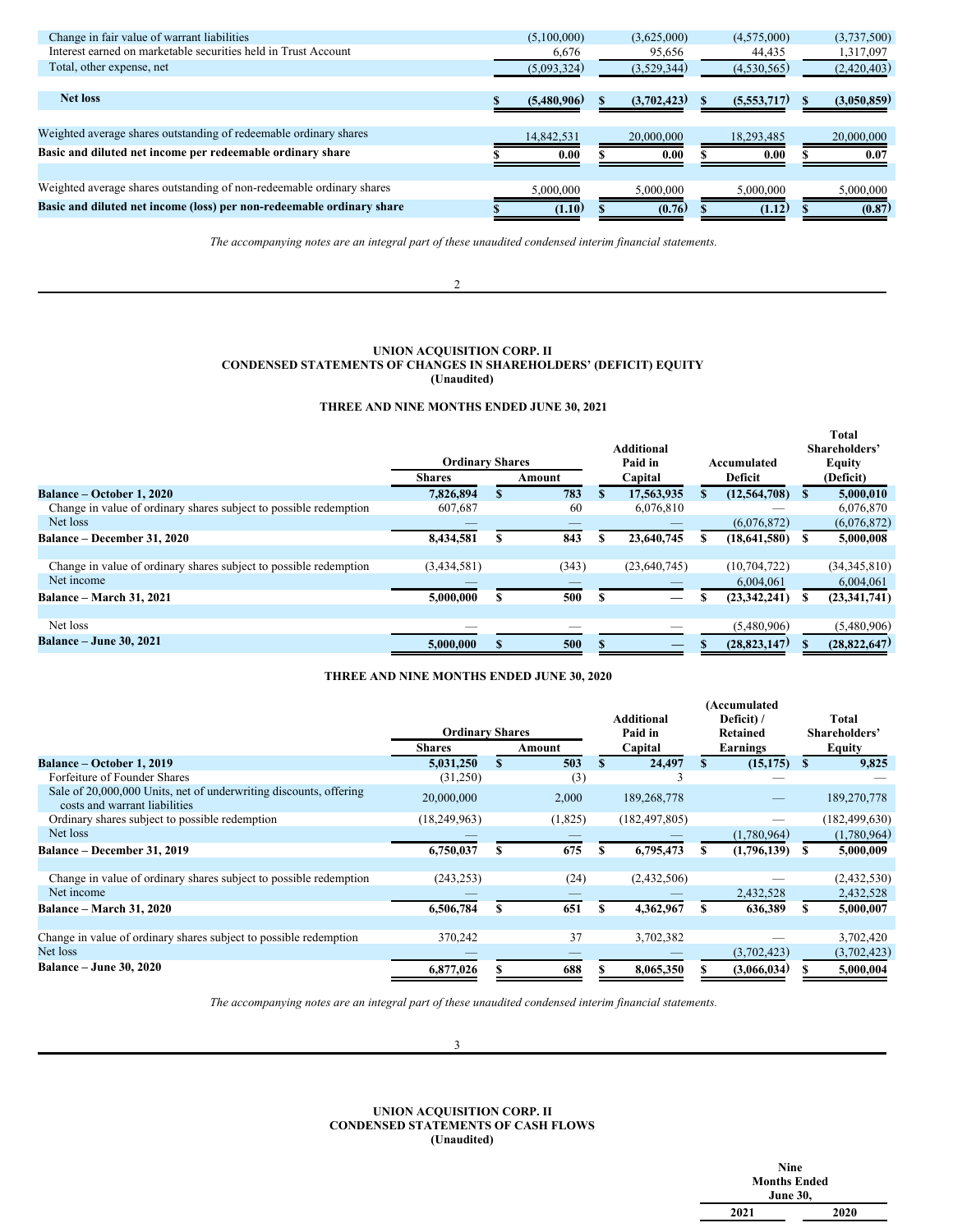| <b>Cash Flows from Operating Activities:</b>                                         |                     |                              |
|--------------------------------------------------------------------------------------|---------------------|------------------------------|
| Net (loss) income                                                                    | \$<br>(5, 553, 717) | (3,050,859)<br><sup>\$</sup> |
| Adjustments to reconcile net (loss) income to net cash used in operating activities: |                     |                              |
| Interest earned on marketable securities held in Trust Account                       | (44, 435)           | (1,317,097)                  |
| Change in fair value of warrant liabilities                                          | 4,575,000           | 3,737,500                    |
| Fees charged on Trust Account                                                        | 37,500              | 32,083                       |
| Changes in operating assets and liabilities:                                         |                     |                              |
| Prepaid expenses                                                                     | 55,373              | (179, 022)                   |
| Accrued expenses                                                                     | (23,395)            | 111,193                      |
| Net cash used in operating activities                                                | (953, 674)          | (666, 202)                   |
| <b>Cash Flows from Investing Activities:</b>                                         |                     |                              |
| Investment of cash in Trust Account                                                  |                     | (200,000,000)                |
| Cash withdrawn from Trust Account to redeeming shareholders                          | 64,898,081          |                              |
| Investment of cash into Trust Account by Sponsor                                     | (813, 190)          |                              |
| Net cash provided by (used in) investing activities                                  | 64,084,891          | (200.000.000)                |
| <b>Cash Flows from Financing Activities:</b>                                         |                     |                              |
| Proceeds from sale of Units, net of underwriting discounts paid                      |                     | 196,000,000                  |
| Proceeds from sale of Private Placement Warrants                                     |                     | 6,250,000                    |
| Repayment of promissory note – related party                                         |                     | (175,000)                    |
| Redemption of common stock                                                           | (64,898,081)        | (372, 228)                   |
| Advances from related party                                                          | 813,190             |                              |
| Net cash (used in) provided by financing activities                                  | (64, 084, 891)      | 201,702,772                  |
|                                                                                      |                     |                              |
| <b>Net Change in Cash</b>                                                            | (953, 674)          | 1,036,570                    |
| $Cash - Beginning$                                                                   | 955,800             | 27,831                       |
| $Cash - Ending$                                                                      | 2,126               | 1,064,401                    |
|                                                                                      |                     |                              |
| <b>Non-Cash Investing and Financing Activities:</b>                                  |                     |                              |
| Initial classification of ordinary shares subject to possible redemption             |                     | 196,730,600                  |
| Change in value of ordinary shares subject to possible redemption                    | \$<br>(48.629.141)  | 686,640<br>\$.               |

*The accompanying notes are an integral part of these unaudited condensed interim financial statements.*

4

#### **UNION ACQUISITION CORP. II NOTES TO CONDENSED INTERIM FINANCIAL STATEMENTS (Unaudited)**

#### **NOTE 1 — ORGANIZATION AND PLAN OF BUSINESS OPERATIONS**

Union Acquisition Corp. II (the "Company") is a blank check company incorporated as a Cayman Islands exempted company on December 6, 2018. The Company was formed for the purpose of effecting a merger, share exchange, asset acquisition, share purchase, recapitalization, reorganization or other similar business combination with one or more businesses or entities that the Company has not yet identified (a "Business Combination").

The Company's efforts to identify a prospective target business will not be limited to a particular industry or geographic region, although the Company intends to focus its search for a target business located in Latin America. The Company is an emerging growth company and, as such, the Company is subject to all of the risks associated with emerging growth companies.

At June 30, 2021, the Company had not yet commenced any operations. All activity through June 30, 2021 relates to the Company's formation, the initial public offering (the "Initial Public Offering"), which is described below, and, after the Initial Public Offering, identifying a target company for a Business Combination and activities in connection with the proposed acquisition of Procaps Group, S.A., a public limited liability company governed by the laws of the Grand Duchy of Luxembourg ("Procaps") (see Note 5). The Company will not generate any operating revenues until after the completion of its initial Business Combination, at the earliest. The Company generates non-operating income in the form of interest income from the proceeds derived from the Initial Public Offering.

The registration statement for the Company's Initial Public Offering was declared effective on October 17, 2019. On October 22, 2019, the Company consummated the Initial Public Offering of 20,000,000 units (the "Units" and, with respect to the ordinary shares included in the Units being offered, the "Public Shares"), which includes the partial exercise by the underwriters of their over-allotment option in the amount of 2,500,000 Units, at \$10.00 per Unit, generating gross proceeds of \$200,000,000 which is described in Note 3.

Simultaneously with the closing of the Initial Public Offering, the Company consummated the sale of 6,250,000 warrants (the "Private Placement Warrants") at a price of \$1.00 per warrant in a private placement to two of the Company's shareholders, generating gross proceeds of \$6,250,000, which is described in Note 4.

Transaction costs amounted to \$4,529,222, consisting of \$4,000,000 of underwriting fees and \$529,222 of other offering costs.

Following the closing of the Initial Public Offering on October 22, 2019, an amount of \$200,000,000 (\$10.00 per Unit) from the net proceeds of the sale of the Units in the Initial Public Offering and the sale of the Private Placement Warrants was placed in a trust account (the "Trust Account") and invested in U.S. government treasury bills with a maturity of 185 days or less or in money market funds meeting certain conditions under Rule 2a-7 under the Investment Company Act of 1940, as amended, or the Investment Company Act, which invest only in direct U.S. government treasury obligations, until the earlier of (i) the consummation of the Business Combination or (ii) the distribution of the Trust Account, as described below.

The Company's management has broad discretion with respect to the specific application of the net proceeds of the Initial Public Offering and the sale of the Private Placement Warrants, although substantially all of the net proceeds are intended to be applied generally toward consummating a Business Combination. The Company's initial Business Combination must be with one or more target businesses that together have a fair market value equal to at least 80% of the balance in the Trust Account (excluding taxes payable on the income earned on the funds held in trust) at the time of the signing of an agreement to enter into a Business Combination. The Company will only complete a Business Combination if the post-Business Combination company owns or acquires 50% or more of the outstanding voting securities of the target or otherwise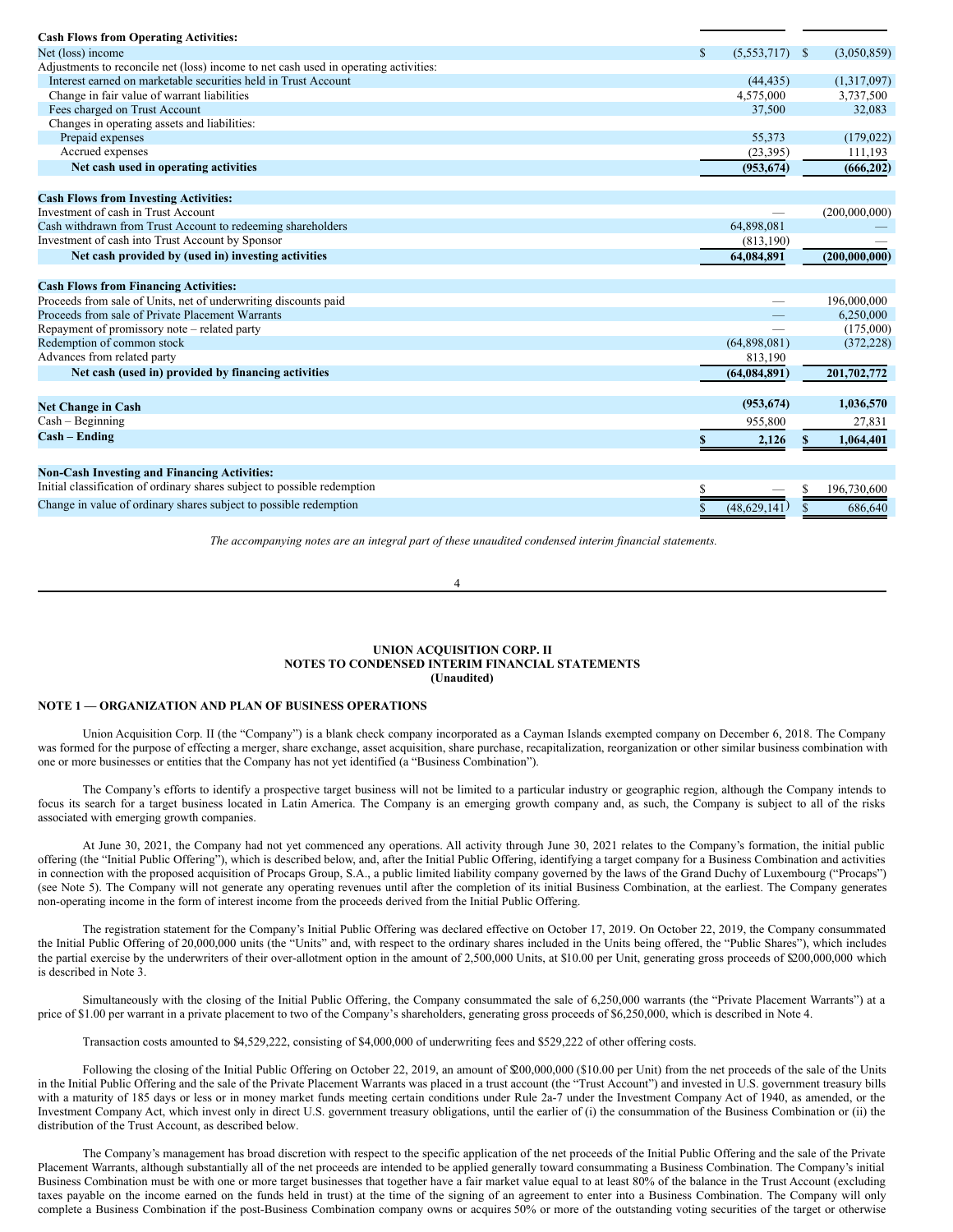acquires a controlling interest in the target sufficient for it not to be required to register as an investment company under the Investment Company Act. There is no assurance that the Company will be able to successfully effect a Business Combination.

5

#### **UNION ACQUISITION CORP. II NOTES TO CONDENSED INTERIM FINANCIAL STATEMENTS (Unaudited)**

The Company will provide the holders of the public shares (the "Public Shareholders") with the opportunity to redeem all or a portion of their Public Shares upon the completion of a Business Combination, either (i) in connection with a shareholder meeting called to approve the Business Combination or (ii) by means of a tender offer. The decision as to whether the Company will seek shareholder approval of a Business Combination or conduct a tender offer will be made by the Company, solely in its discretion. The Public Shareholders will be entitled to redeem their Public Shares for a pro rata portion of the aggregate amount then on deposit in the Trust Account. There will be no redemption rights upon the completion of a Business Combination with respect to the Company's warrants.

The Company will proceed with a Business Combination only if it has net tangible assets of at least \$5,000,001 upon consummation of the Business Combination and, in the case of a shareholder vote, a majority of the outstanding ordinary shares voted are voted in favor of the Business Combination. Notwithstanding the foregoing, if the Company seeks shareholder approval of the Business Combination and the Company does not conduct redemptions pursuant to the tender offer rules, a Public Shareholder, together with any affiliate of such shareholder or any other person with whom such shareholder is acting in concert or as a "group" (as defined in Section 13(d) (3) of the Securities Exchange Act of 1934, as amended (the "Exchange Act"), will be restricted from redeeming its shares with respect to more than an aggregate of 15% of the Public Shares. In connection with any initial Business Combination, the holders of the Company's ordinary shares issued prior to the Initial Public Offering (the "Initial Shareholders") and officers and directors and their affiliates have agreed (i) to vote any ordinary shares owned by them in favor of a Business Combination if a vote is held to approve the Business Combination, (ii) not to redeem any of their ordinary shares in connection therewith or any amendment to the Company's charter documents prior to the consummation of a Business Combination and (iii) not to sell any of their ordinary shares to the Company in a tender offer.

The Company initially had until April 22, 2021 to complete a Business Combination (the "Combination Period"). If the Company has not completed a Business Combination within the Combination Period (and shareholders have not amended the Company's amended and restated memorandum and articles of association to extend such date), the Company will (i) cease all operations except for the purpose of winding up, (ii) as promptly as reasonably possible but not more than ten business days thereafter, redeem 100% of the Public Shares, at a per-share price, payable in cash, equal to the aggregate amount then on deposit in the Trust Account, including interest (which interest shall be net of taxes payable, and less up to \$100,000 of interest to pay liquidation expenses) divided by the number of then outstanding Public Shares, which redemption will completely extinguish the rights of the Public Shareholders as shareholders (including the right to receive further liquidation distributions, if any), subject to applicable law, and (iii) as promptly as reasonably possible following such redemption, subject to the approval of the Company's remaining shareholders and its Board of Directors, dissolve and liquidate, subject in each case to the Company's obligations under Cayman Islands law to provide for claims of creditors and the requirements of other applicable law. The proceeds deposited in the Trust Account could, however, become subject to claims of creditors. Therefore, the actual per-share redemption amount could be reduced.

On April 16, 2021, the Company held a special meeting pursuant to which the Company's shareholders approved extending the Combination Period from April 22, 2021 to October 22, 2021 (the "Extension Date"). In connection with the approval of the extension, shareholders elected to redeem an aggregate of 6,446,836 ordinary shares. As a result, an aggregate of \$64,898,081 (or approximately \$10.07 per share) was released from the Company's Trust Account to pay such shareholders.

On April 16, 2021, the Company also agreed to deposit a maximum total of \$0.12 into the trust account for each of the Shares that are not redeemed in connection with the Extraordinary General Meeting (the "Contribution"). The terms of the Contribution are that each month of the Extension a deposit in an amount equal to \$0.02 will be made into the trust account until completion of the business combination. The first payment into the trust account occurred on April 22, 2021 and will recur for each month that is needed by the Company to complete an initial business combination during the Extension. The Company paid \$271,063 on April 22, 2021, May 22, 2021 and June 22, 2021 for a total of 813,190.

In the event of a liquidation, the Public Shareholders will be entitled to receive a full pro rata interest in the Trust Account (less up to \$100,000 of interest to pay liquidation expenses and which interest shall be net of taxes payable). There will be no redemption rights or liquidating distributions with respect to the Public Warrants (as defined in Note 3), the Founder Shares (as defined in Note 4) or the Private Placement Warrants, which will expire worthless if the Company fails to complete a Business Combination within the Combination Period.

#### 6

#### **UNION ACQUISITION CORP. II NOTES TO CONDENSED INTERIM FINANCIAL STATEMENTS (Unaudited)**

In order to protect the amounts held in the Trust Account, Union Group International Holdings Limited ("Union Group"), one of the Company's initial shareholders and an affiliate of a director of the Company, has agreed to be liable to the Company if and to the extent any claims by a vendor for services rendered or products sold to the Company, or a prospective target business with which the Company has discussed entering into a transaction agreement, reduce the amount of funds in the Trust Account. This liability will not apply with respect to any claims by a third party who executed a waiver of any right, title, interest or claim of any kind in or to any monies held in the Trust Account or to any claims under the Company's indemnity of the underwriters of the Initial Public Offering against certain liabilities, including liabilities under the Securities Act of 1933, as amended (the "Securities Act"). Moreover, in the event that an executed waiver is deemed to be unenforceable against a third party, Union Group will not be responsible to the extent of any liability for such third-party claims. The Company will seek to reduce the possibility that Union Group will have to indemnify the Trust Account due to claims of creditors by endeavoring to have all vendors, service providers (except the Company's independent registered public accounting firm), prospective target businesses or other entities with which the Company does business, execute agreements with the Company waiving any right, title, interest or claim of any kind in or to monies held in the Trust Account.

## **NOTE 2 — SUMMARY OF SIGNIFICANT ACCOUNTING POLICIES**

#### *Basis of Presentation*

The accompanying unaudited condensed interim financial statements have been prepared in accordance with accounting principles generally accepted in the United States of America ("GAAP") for interim financial information and in accordance with the instructions to Form 10-Q and Article 8 of Regulation S-X of the Securities and Exchange Commission (the "SEC"). Certain information or footnote disclosures normally included in financial statements prepared in accordance with GAAP have been condensed or omitted, pursuant to the rules and regulations of the SEC for interim financial reporting. Accordingly, they do not include all the information and footnotes necessary for a complete presentation of financial position, results of operations, or cash flows. In the opinion of management, the accompanying unaudited condensed interim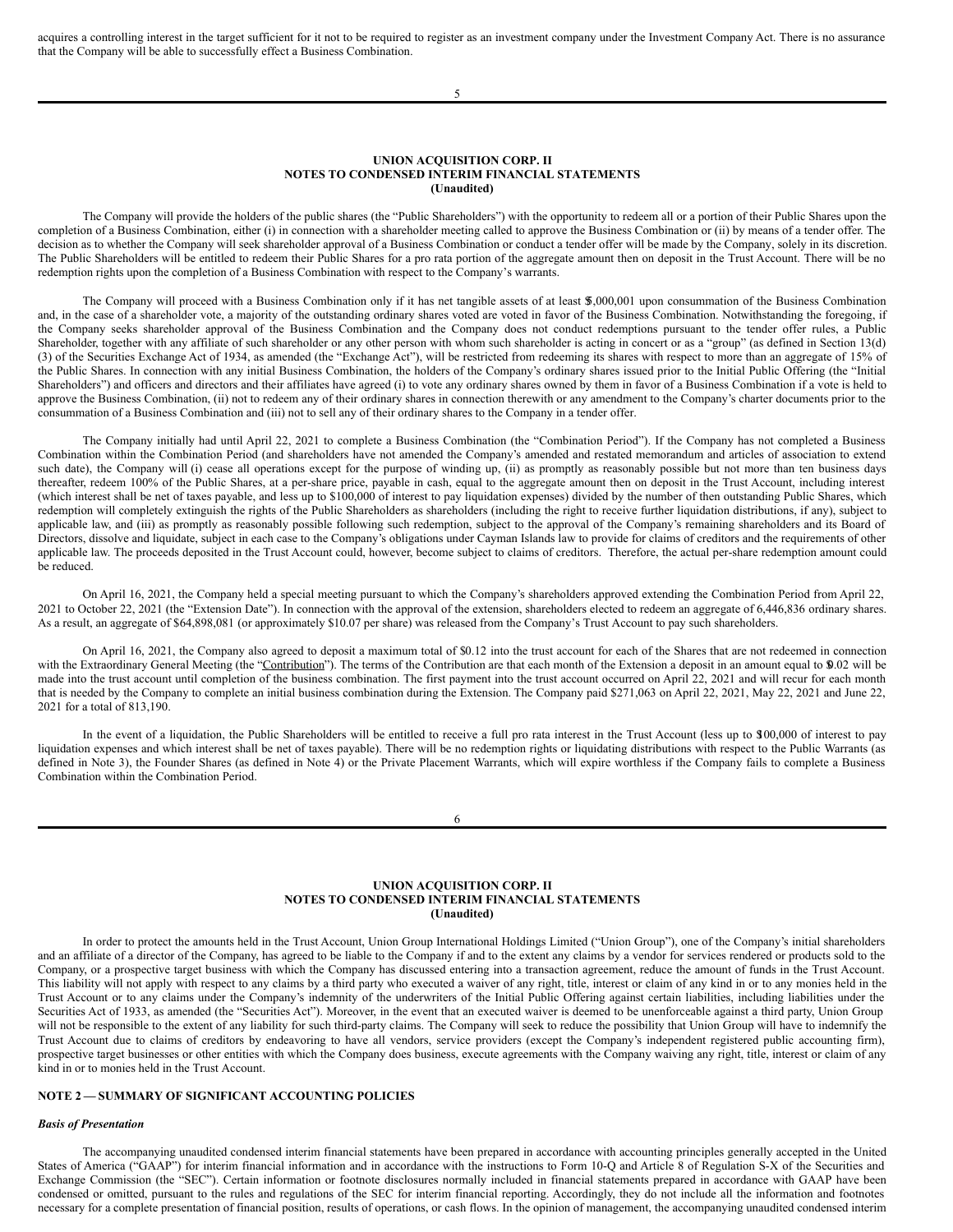financial statements include all adjustments, consisting of a normal recurring nature, which are necessary for a fair presentation of the financial position, operating results and cash flows for the periods presented.

The accompanying unaudited condensed interim financial statements should be read in conjunction with the Company's Annual Report on Form 10-K/A for the year ended September 30, 2020 as filed with the SEC on June 11, 2021, which contains the audited financial statements and notes thereto. The financial information as of September 30, 2020 is derived from the audited financial statements presented in the Company's Annual Report on Form 10-K/A for the years ended September 30, 2020 and 2019. The interim results for the three and nine months ended June 30, 2021 are not necessarily indicative of the results to be expected for the year ending September 30, 2021 or for any future interim periods.

#### *Liquidity and Going Concern*

As of June 30, 2021, the Company had \$2,126 in its operating bank accounts, \$137,245,382 in securities held in the Trust Account to be used for a Business Combination or to repurchase or redeem its common stock in connection therewith and working capital deficit of \$891,110. As of June 30, 2021, approximately \$1,412,357 of the amount on deposit in the Trust Account represented interest income, which is available to pay the Company's tax obligations.

If the Company is unable to raise additional capital, it may be required to take additional measures to conserve liquidity, which could include, but not necessarily be limited to, suspending the pursuit of a Business Combination. The Company cannot provide any assurance that new financing will be available to it on commercially acceptable terms, if at all.

As a result of the above, in connection with the Company's assessment of going concern considerations in accordance with Financial Accounting Standard Board's Accounting Standards Update ("ASU") 2014-15, "Disclosures of Uncertainties about an Entity's Ability to Continue as a Going Concern," management has determined that the liquidity condition and date for mandatory liquidation and dissolution raise substantial doubt about the Company's ability to continue as a going concern through October 22, 2021 (approved extension date), the scheduled liquidation date of the Company if it does not complete a Business Combination prior to such date. These financial statements do not include any adjustments relating to the recovery of the recorded assets or the classification of the liabilities that might be necessary should the Company be unable to continue as a going concern.

7

## **UNION ACQUISITION CORP. II NOTES TO CONDENSED INTERIM FINANCIAL STATEMENTS (Unaudited)**

#### *Emerging Growth Company*

The Company is an "emerging growth company," as defined in Section 2(a) of the Securities Act, as modified by the Jumpstart Our Business Startups Act of 2012 (the "JOBS Act"), and it may take advantage of certain exemptions from various reporting requirements that are applicable to other public companies that are not emerging growth companies including, but not limited to, not being required to comply with the independent registered public accounting firm attestation requirements of Section 404 of the Sarbanes-Oxley Act, reduced disclosure obligations regarding executive compensation in its periodic reports and proxy statements, and exemptions from the requirements of holding a nonbinding advisory vote on executive compensation and shareholder approval of any golden parachute payments not previously approved.

Further, Section 102(b)(1) of the JOBS Act exempts emerging growth companies from being required to comply with new or revised financial accounting standards until private companies (that is, those that have not had a Securities Act registration statement declared effective or do not have a class of securities registered under the Exchange Act) are required to comply with the new or revised financial accounting standards. The JOBS Act provides that a company can elect to opt out of the extended transition period and comply with the requirements that apply to non-emerging growth companies but any such election to opt out is irrevocable. The Company has elected not to opt out of such extended transition period which means that when a standard is issued or revised and it has different application dates for public or private companies, the Company, as an emerging growth company, can adopt the new or revised standard at the time private companies adopt the new or revised standard. This may make comparison of the Company's financial statements with another public company which is neither an emerging growth company nor an emerging growth company which has opted out of using the extended transition period difficult or impossible because of the potential differences in accounting standards used.

## *Use of Estimates*

The preparation of the unaudited condensed interim financial statements in conformity with GAAP requires management to make estimates and assumptions that affect the reported amounts of assets and liabilities and disclosure of contingent assets and liabilities at the date of the unaudited condensed interim financial statements and the reported amounts of revenues and expenses during the reporting periods.

Making estimates requires management to exercise significant judgment. It is at least reasonably possible that the estimate of the effect of a condition, situation or set of circumstances that existed at the date of the financial statements, which management considered in formulating its estimate, could change in the near term due to one or more future confirming events. One of the more significant accounting estimates included in these condensed financial statements is the determination of the fair value of the warrant liability. Such estimates may be subject to change as more current information becomes available and accordingly the actual results could differ significantly from those estimates.

### *Warrant Liabilities*

The Company accounts for the Warrants in accordance with the guidance contained in ASC 815-40 under which the Warrants do not meet the criteria for equity treatment and must be recorded as liabilities. Accordingly, the Company classifies the Warrants as liabilities at their fair value and adjust the Warrants to fair value at each reporting period. This liability is subject to re-measurement at each balance sheet date until exercised, and any change in fair value is recognized in our statement of operations. The Public Warrants for periods where no observable traded price was available are valued using a Monte Carlo simulation model. For periods subsequent to the detachment of the Public Warrants from the Units, the Public Warrant quoted market price was used as the fair value as of each relevant date. The fair value of Private Warrants was determined using a Black-Scholes option pricing model.

**UNION ACQUISITION CORP. II NOTES TO CONDENSED INTERIM FINANCIAL STATEMENTS (Unaudited)**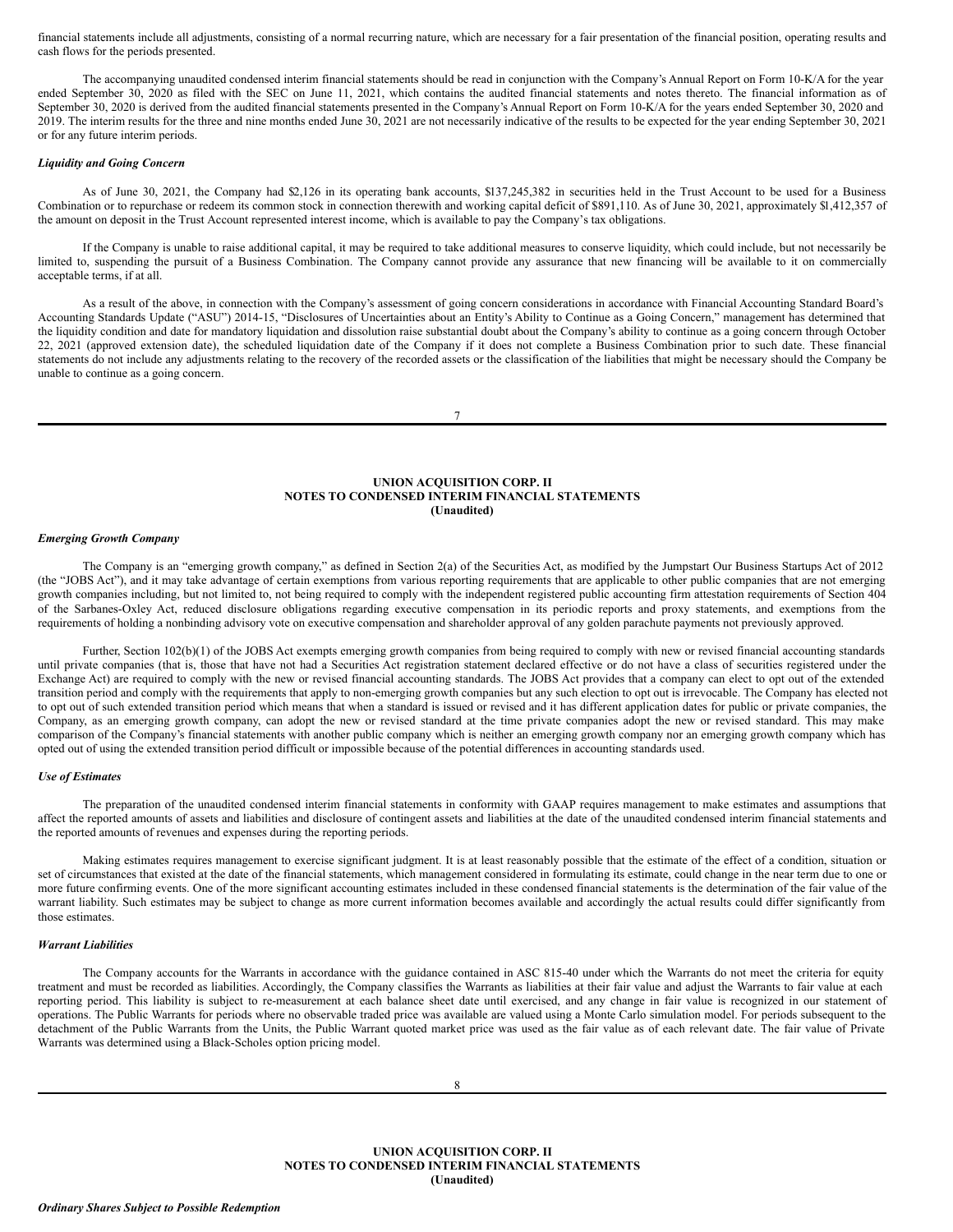The Company accounts for its ordinary shares subject to possible redemption in accordance with the guidance in ASC Topic 480 "Distinguishing Liabilities from Equity." Ordinary shares subject to mandatory redemption is classified as a liability instrument and is measured at redemption value. Conditionally redeemable ordinary shares (including ordinary shares that features redemption rights that is either within the control of the holder or subject to redemption upon the occurrence of uncertain events not solely within the Company's control) is classified as temporary equity. At all other times, ordinary shares are classified as shareholders' equity. The Company's ordinary shares features certain redemption rights that are considered to be outside of the Company's control and subject to occurrence of uncertain future events. Accordingly, at June 30, 2021 and September 30, 2020, respectively, there are 13,533,164 and 17,173,106 ordinary shares subject to possible redemption presented as temporary equity, outside of the shareholders' equity section of the Company's unaudited condensed balance sheets.

The Company recognizes changes in redemption value immediately as they occur and adjusts the carrying value of redeemable ordinary shares to equal the redemption value at the end of each reporting period. Increases or decreases in the carrying amount of redeemable ordinary shares are affected by charges against additional paid in capital and accumulated deficit.

## *Of ering Costs*

Offering costs consisted of legal, accounting and other expenses incurred through the Initial Public Offering that were directly related to the Initial Public Offering. Offering costs were allocated to the separable financial instruments issued in the Initial Public Offering based on a relative fair value basis, compared to total proceeds received. Offering costs associated with warrant liabilities were expensed as incurred in the condensed statements of operations. Offering costs associated with the Class A ordinary shares issued were charged to shareholders' equity upon the completion of the Initial Public Offering.

#### *Income Taxes*

ASC Topic 740, "Income Taxes", prescribes a recognition threshold and a measurement attribute for the financial statement recognition and measurement of tax positions taken or expected to be taken in a tax return. For those benefits to be recognized, a tax position must be more-likely-than-not to be sustained upon examination by taxing authorities. The Company's management determined that the Cayman Islands is the Company's only major tax jurisdiction. The Company recognizes accrued interest and penalties related to unrecognized tax benefits as income tax expense. As of June 30, 2021 and September 30, 2020, there were no unrecognized tax benefits and no amounts accrued for interest and penalties. The Company is currently not aware of any issues under review that could result in significant payments, accruals or material deviation from its position. The Company is subject to income tax examinations by major taxing authorities since inception.

The Company's tax provision is zero because the Company is incorporated in the Cayman Islands with no connection to any other taxable jurisdiction. The Company is considered to be an exempted Cayman Islands company and is presently not subject to income taxes or income tax filing requirements in the Cayman Islands or the United States. As such, the Company has no deferred tax assets.

#### *Net Income (Loss) Per Ordinary Share*

Net income (loss) per ordinary share is computed by dividing net income (loss) by the weighted average number of ordinary shares outstanding for each of the periods. The calculation of diluted income (loss) per share does not consider the effect of the warrants issued in connection with the (i) Initial Public Offering, (ii) the exercise of the over-allotment option and (iii) Private Placement Warrants since the exercise of the warrants are contingent upon the occurrence of future events and the inclusion of such warrants would be anti-dilutive.

$$
9\,
$$

#### **UNION ACQUISITION CORP. II NOTES TO CONDENSED INTERIM FINANCIAL STATEMENTS (Unaudited)**

The Company's condensed statements of operations include a presentation of income (loss) per share for ordinary shares subject to possible redemption in a manner similar to the two-class method of income (loss) per share. Net income per share, basic and diluted, for redeemable ordinary shares is calculated by dividing the interest income earned on the Trust Account, by the weighted average number of redeemable ordinary shares outstanding. Net loss per share, basic and diluted, for non-redeemable ordinary shares is calculated by dividing the net income (loss), adjusted for income attributable to redeemable ordinary shares, by the weighted average number of nonredeemable ordinary shares outstanding for the periods. Non-redeemable ordinary shares include the Founder Shares as these shares do not have any redemption features and do not participate in the income earned on the Trust Account.

The following table reflects the calculation of basic and diluted net income (loss) per ordinary share (in dollars, except per share amounts):

|                                                                             | <b>Three Months Ended</b><br><b>June 30,</b> |             |              |                  | <b>Nine Months Ended</b><br><b>June 30,</b> |              |             |  |
|-----------------------------------------------------------------------------|----------------------------------------------|-------------|--------------|------------------|---------------------------------------------|--------------|-------------|--|
|                                                                             |                                              | 2021        |              | 2020             | 2021                                        |              | 2020        |  |
| <b>Redeemable Ordinary Shares</b>                                           |                                              |             |              |                  |                                             |              |             |  |
| Numerator: Earnings allocable to Redeemable Ordinary Shares                 |                                              |             |              |                  |                                             |              |             |  |
| Interest Income                                                             |                                              | 6,676       |              | 95,656           | 44,435                                      |              | 1,317,097   |  |
| Net Earnings                                                                |                                              | 6,676       |              | 95,656           | 44,435                                      |              | 1,317,097   |  |
| Denominator: Weighted Average Redeemable Ordinary Shares                    |                                              |             |              |                  |                                             |              |             |  |
| Redeemable Ordinary Shares, Basic and Diluted                               |                                              | 14,842,531  |              | 20,000,000       | 18,293,485                                  |              | 20,000,000  |  |
| Earnings/Basic and Diluted Redeemable Ordinary Shares                       |                                              |             |              |                  |                                             |              |             |  |
|                                                                             |                                              | 0.00        |              | 0.00             | 0.00                                        |              | 0.07        |  |
|                                                                             |                                              |             |              |                  |                                             |              |             |  |
| <b>Non-Redeemable Ordinary Shares</b>                                       |                                              |             |              |                  |                                             |              |             |  |
| Numerator: Net Income (Loss) minus Redeemable Net Earnings                  |                                              |             |              |                  |                                             |              |             |  |
| Net Income (Loss)                                                           | \$                                           | (5,480,906) | <sup>S</sup> | $(3,702,423)$ \$ | (5,553,717)                                 | <sup>S</sup> | (3,050,859) |  |
| Redeemable Net Earnings                                                     |                                              | (6,676)     |              | (95,656)         | (44, 435)                                   |              | (1,317,097) |  |
| Non-Redeemable Net Income (Loss)                                            |                                              | (5,487,582) |              | (3,798,079)      | (5,598,152)                                 |              | (4,367,956) |  |
| Denominator: Weighted Average Non-Redeemable Ordinary Shares <sup>(1)</sup> |                                              |             |              |                  |                                             |              |             |  |
| Non-Redeemable Ordinary Shares, Basic and Diluted                           |                                              | 5,000,000   |              | 5,000,000        | 5,000,000                                   |              | 5,000,000   |  |
| Income (Loss) /Basic and Diluted Non-Redeemable Ordinary Shares             |                                              | (1.10)      |              | (0.76)           | (1.12)                                      |              | (0.87)      |  |

(1) For the three and nine months ended June 30, 2021 and 2020, basic and diluted shares are the same as there are no securities that are dilutive to the shareholders.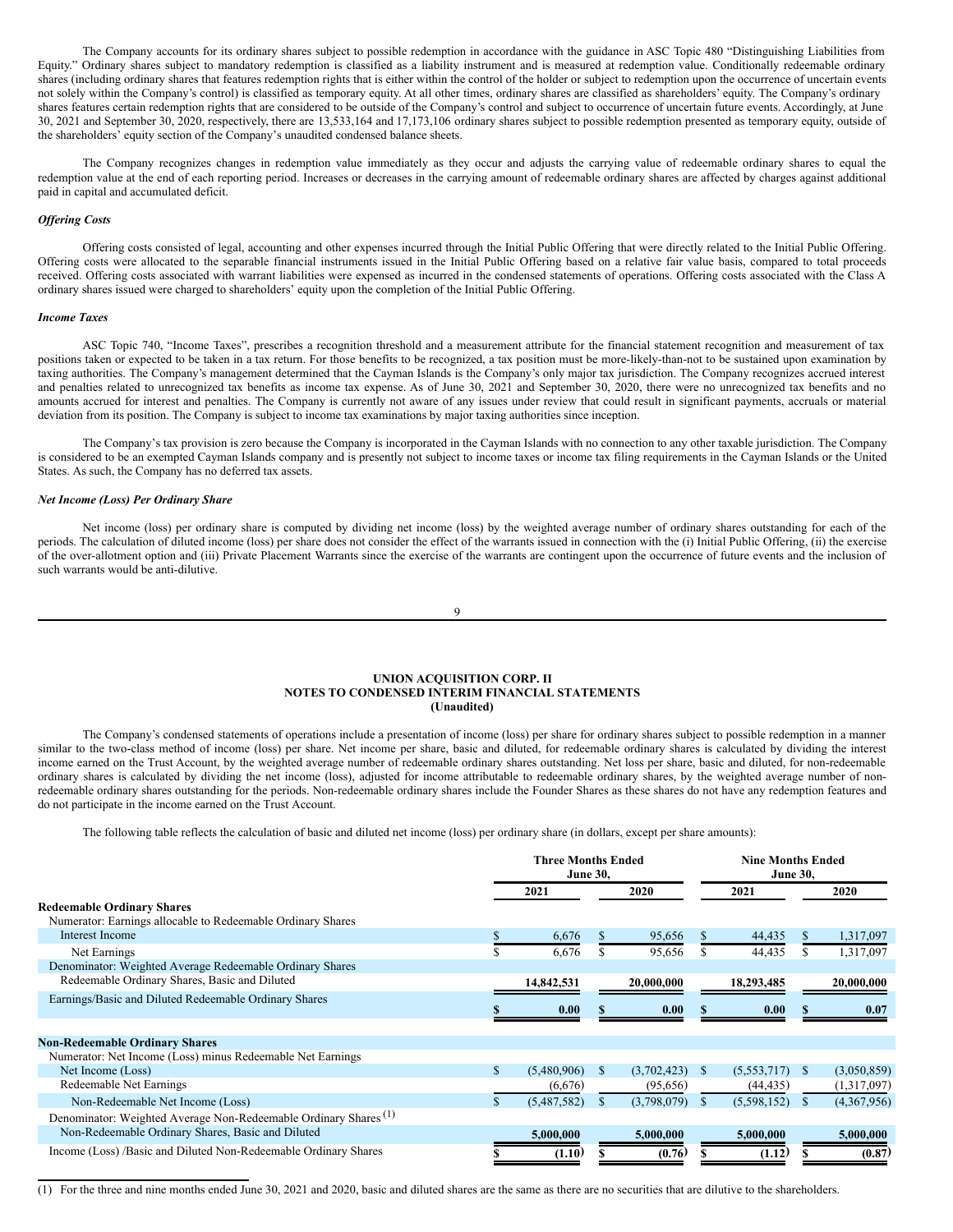#### *Concentration of Credit Risk*

Financial instruments that potentially subject the Company to concentrations of credit risk consist of a cash account in a financial institution, which, at times, may exceed the Federal Depository Insurance Corporation limit of \$250,000. At June 30, 2021 and September 30, 2020, the Company has not experienced losses on this account and management believes the Company is not exposed to significant risks on such account.

10

#### **UNION ACQUISITION CORP. II NOTES TO CONDENSED INTERIM FINANCIAL STATEMENTS (Unaudited)**

#### *Fair Value of Financial Instruments*

The fair value of the Company's assets and liabilities which qualify as financial instruments under ASC Topic 820, "Fair Value Measurement," approximate the carrying amounts represented in the accompanying unaudited condensed interim financial statements, primarily due to their short-term nature, except for the warrant liabilities (see Note 7).

#### *Recent Accounting Standards*

In August 2020, the Financial Accounting Standards Board ("FASB") issued Accounting Standards Update ("ASU") 2020-06, Debt — Debt with Conversion and Other Options (Subtopic 470-20) and Derivatives and Hedging — Contracts in Entity's Own Equity (Subtopic 815-40) ("ASU 2020-06") to simplify accounting for certain financial instruments. ASU 2020-06 eliminates the current models that require separation of beneficial conversion and cash conversion features from convertible instruments and simplifies the derivative scope exception guidance pertaining to equity classification of contracts in an entity's own equity. The new standard also introduces additional disclosures for convertible debt and freestanding instruments that are indexed to and settled in an entity's own equity. ASU 2020-06 amends the diluted earnings per share guidance, including the requirement to use the if-converted method for all convertible instruments. ASU 2020-06 is for fiscal years beginning after December 15, 2021 and should be applied on a full or modified retrospective basis. Early adoption is permitted, but no earlier than fiscal years beginning after December 15, 2020, including interim periods within those fiscal years. The Company is currently assessing the impact, if any, that ASU 2020-06 would have on its financial position, results of operations or cash flows.

Management does not believe that any other recently issued, but not yet effective, accounting standards, if currently adopted, would have a material effect on the Company's unaudited condensed interim financial statements.

## **NOTE 3 — INITIAL PUBLIC OFFERING**

Pursuant to the Initial Public Offering, the Company sold20,000,000 Units, at a purchase price of \$10.00 per Unit, which includes the partial exercise by the underwriters of their over-allotment option in the amount of 2,500,000 Units at \$10.00 per Unit. Each Unit consists of one ordinary share and one redeemable warrant ("Public Warrant"). Each Public Warrant entitles the holder to purchase one ordinary share at a price of \$11.50 per share (see Note 7).

### **NOTE 4 — RELATED PARTY TRANSACTIONS**

## *Founder Shares*

In December 2018, the Company issued an aggregate of 4,312,500 ordinary shares ("Founder Shares") for an aggregate purchase price of \$25,000. In August 2019, the Company effected a share capitalization pursuant to which the Company issued an additional 718,750 ordinary shares. As a result, there were 5,031,250 shares outstanding, of which an aggregate of up to 656,250 shares were subject to forfeiture by the Initial Shareholders to the extent that the underwriters' over-allotment was not exercised in full or in part, so that the Initial Shareholders would own 20% of the Company's issued and outstanding shares after the Initial Public Offering. As a result of the underwriters' election to partially exercise their over-allotment option, 31,250 Founder Shares were forfeited and 625,000 Founder Shares are no longer subject to forfeiture, resulting in 5,000,000 ordinary shares outstanding.

The Initial Shareholders have agreed, subject to limited exceptions, not to transfer, assign or sell any of the Founder Shares until the earlier of (i) one year after the date of the consummation of a Business Combination and (ii) the date on which the closing price of the Company's ordinary shares equals or exceeds \$12.50 price per share (as adjusted for share splits, share dividends, reorganizations and recapitalizations) for any 20 trading days within any 30-trading day period commencing 150 days after a Business Combination, or earlier if, subsequent to a Business Combination, the Company consummates a subsequent liquidation, merger, share exchange or other similar transaction which results in all of the Company's shareholders having the right to exchange their ordinary shares for cash, securities or other property.

11

## **UNION ACQUISITION CORP. II NOTES TO CONDENSED INTERIM FINANCIAL STATEMENTS (Unaudited)**

## *Private Placement*

Simultaneously with the closing of the Initial Public Offering, certain of the Initial Shareholders purchased an aggregate of6,250,000 Private Placement Warrants at a price of \$1.00 Per Private Placement Warrant for an aggregate purchase price of \$6,250,000. Each Private Placement Warrant is exercisable to purchase one ordinary share at an exercise price of \$11.50. The proceeds from the Private Placement Warrants were added to the proceeds from the Initial Public Offering to be held in the Trust Account. If the Company does not complete a Business Combination within the Combination Period, the proceeds of the sale of the Private Placement Warrants will be used to fund the redemption of the Public Shares (subject to the requirements of applicable law) and the Private Placement Warrants will expire worthless. There will be no redemption rights or liquidating distributions from the Trust Account with respect to the Private Placement Warrants.

The Private Placement Warrants are identical to the Public Warrants underlying the Units sold in the Initial Public Offering, except that the Private Placement Warrants (i) will not be redeemable by the Company and (ii) may be exercised for cash or on a cashless basis, so long as they are held by the initial purchasers or any of their permitted transferees. If the Private Placement Warrants are held by holders other than the initial purchasers or any of their permitted transferees, the Private Placement Warrants will be redeemable by the Company and exercisable by the holders on the same basis as the Public Warrants. In addition, the Private Placement Warrants may not be transferable, assignable or salable until 30 days after the consummation of a Business Combination, subject to certain limited exceptions.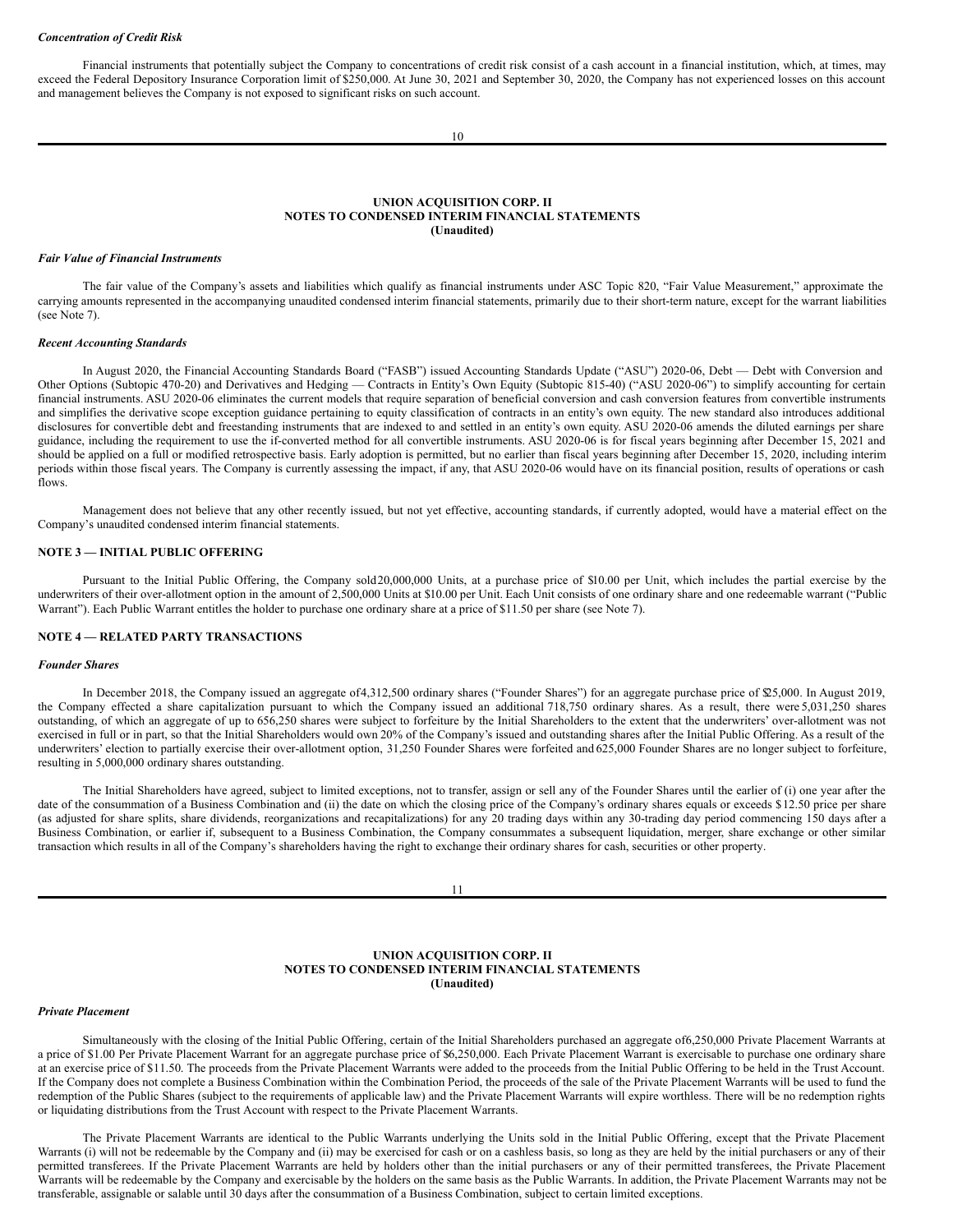#### *Support Services*

The Company entered into an agreement, commencing on October 17, 2019 through the earlier of the consummation of a Business Combination or the Company's liquidation, to pay an affiliate of one of the Company's directors a monthly fee of \$10,000 for office space, utilities and administrative support. For the three and nine months ended June 30, 2021 and 2020, the Company incurred \$30,000, \$30,000, \$85,000 and \$90,000 in fees for these services, respectively. At June 30, 2021 and September 30, 2020, \$60,000 and \$115,000 of such fee is included in accrued expenses in the accompanying unaudited condensed interim balance sheets.

The Company also pays its Chief Operating Officer a \$10,000 per month consulting fee, commencing on October 17, 2019 through the earlier of the consummation of a Business Combination or the Company's liquidation. For the three and nine months ended June 30, 2021 and 2020, the Company incurred and paid \$30,000 and \$90,000, respectively, in fees for these services.

#### *Advances from Related Party*

As of June 30, 2021, the Sponsor paid \$813,190 on behalf of the Company in connection with the Contribution as described in Note 1. The advances are non-interest bearing and are currently due on demand.

#### *Related Party Loans*

In order to finance transaction costs in connection with a Business Combination, the Initial Shareholders, the Company's officers, directors or their affiliates may, but are not obligated to, loan the Company funds, from time to time or at any time, as may be required ("Working Capital Loans"). Each Working Capital Loan would be evidenced by a promissory note. The Working Capital Loans would either be paid upon consummation of a Business Combination, without interest, or, at the holder's discretion, up to \$1,500,000 of the Working Capital Loans may be converted into warrants at a price of \$1.00 per warrant. The warrants would be identical to the Private Placement Warrants. In the event that a Business Combination does not close, the Company may use a portion of the working capital held outside the Trust Account to repay such loaned amounts, but no proceeds from the Trust Account would be used for such repayment. There are no borrowings under the working capital loans to date. As of June 30, 2021 and September 30, 2020, no Working Capital Loans were outstanding.

12

## **UNION ACQUISITION CORP. II NOTES TO CONDENSED INTERIM FINANCIAL STATEMENTS (Unaudited)**

## **NOTE 5 — COMMITMENTS AND CONTINGENCIES**

## *Risks and Uncertainties*

Management continues to evaluate the impact of the COVID-19 pandemic and has concluded that while it is reasonably possible that the virus could have a negative effect on the Company's financial position, and/or results of its operations, the specific impact is not readily determinable as of the date of these unaudited condensed interim financial statements. The unaudited condensed interim financial statements do not include any adjustments that might result from the outcome of this uncertainty.

## *Registration Rights*

Pursuant to a registration rights agreement entered into on October 17, 2019, the holders of the Founder Shares, the Private Placement Warrants (and their underlying securities) and the warrants that may be issued upon conversion of the Working Capital Loans (and their underlying securities) are entitled to registration rights. The holders of a majority of these securities will be entitled to make up to two demands that the Company register such securities. The holders of the majority of the Founder Shares can elect to exercise these registration rights at any time commencing three months prior to the date on which these ordinary shares are to be released from escrow. The holders of a majority of the Private Placement Warrants and warrants issued in payment of Working Capital Loans made to the Company (or underlying securities) can elect to exercise these registration rights at any time after the Company consummates a Business Combination. In addition, the holders will have certain "piggy-back" registration rights with respect to registration statements filed subsequent to the completion of a Business Combination. The Company will bear the expenses incurred in connection with the filing of any such registration statements.

#### *Underwriting Agreement*

The Company granted the underwriters a 45-day option to purchase up to2,625,000 additional Units to cover over-allotments at the Initial Public Offering price, less the underwriting discounts and commissions. In connection with the closing of the Initial Public Offering on October 22, 2019, the underwriters elected to partially exercise their over-allotment option to purchase 2,500,000 Units at a purchase price of \$10.00 per Unit.

## *Business Combination Marketing Agreement*

The Company engaged the representative of the underwriters in the Initial Public Offering as an advisor in connection with a Business Combination to assist the Company in holding meetings with its shareholders to discuss the potential Business Combination and the target business' attributes, introduce the Company to potential investors that are interested in purchasing the Company's securities in connection with a Business Combination, assist the Company in obtaining shareholder approval for the Business Combination and assist the Company with its press releases and public filings in connection with the Business Combination. The Company will pay this entity an aggregate cash fee for such services upon the consummation of a Business Combination in an amount equal to \$4,200,000 (exclusive of any applicable finders' fees which might become payable).

#### *Procaps Business Combination Agreement*

On March 31, 2021, the Company (the "Registrant" or "SPAC"), Crynssen Pharma Group Limited, a private limited liability company registered and incorporated under the laws of Malta (the "Company"), Procaps ("Holdco") and OZLEM Limited, an exempted company incorporated under the laws of the Cayman Islands ("Merger Sub") entered into a Business Combination Agreement (the "Business Combination Agreement").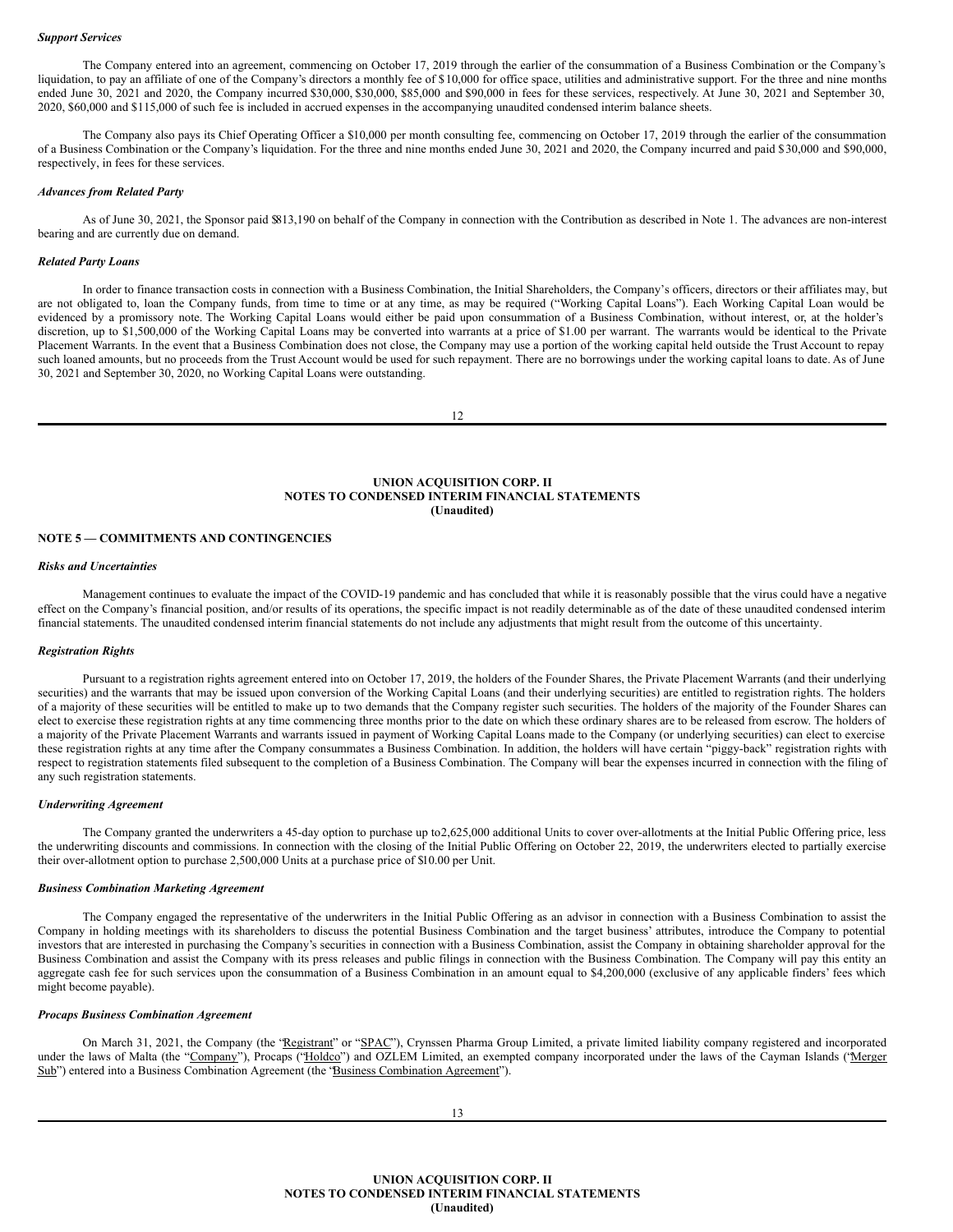Pursuant to the Business Combination Agreement, (i) Merger Sub will merge with and into SPAC, with SPAC surviving such merger and becoming a direct whollyowned subsidiary of Holdco (the "Merger") and, in the context of the Merger, (a) all ordinary shares of SPAC, par value \$0.0001 per share ("SPAC Ordinary Shares") outstanding will be exchanged with Holdco for the right to receive ordinary shares of Holdco, nominal value \$0.01 per share ("Holdco Ordinary Shares") pursuant to a share capital increase of Holdco, (b) the SPAC Warrants will become warrants of Holdco ("Holdco Warrants") exercisable for Holdco Ordinary Shares, on substantially the same terms as the SPAC Warrants and (c) Holdco shall enter into an Assignment, Assumption and Amendment Agreement with SPAC and Continental Stock Transfer & Trust Company, a New York corporation, as warrant agent, to amend and assume SPAC's obligations under the existing Warrant Agreement, dated October 17, 2019, to give effect to the conversion of SPAC Warrants to Holdco Warrants; (ii) immediately following consummation of the Merger and pursuant to those certain individual Contribution and Exchange Agreements, each dated as of March 31, 2021, and entered into by and among Holdco, the Company and each of the shareholders of the Company (the "Company Shareholders") (collectively, the "Exchange Agreements"), each of the Company Shareholders, effective on the Closing Date immediately following the Merger (the "Exchange Effective Time") will contribute its respective ordinary shares of the Company, nominal value \$1.00 per share ("Company Ordinary Shares") to Holdco in exchange for Holdco Ordinary Shares, and, in the case of the International Finance Corporation ("IFC"), for Holdco Ordinary Shares and redeemable B shares of Holdco (the "Holdco Redeemable B Shares"), to be subscribed for by each such Company Shareholder (such contributions and exchanges of Company Ordinary Shares for Holdco Ordinary Shares and, with respect to IFC, Holdco Ordinary Shares and Holdco Redeemable B Shares, collectively, the "Exchange") and Holdco will, simultaneously with the Exchange, redeem all redeemable A shares of Holdco (the "Holdco Redeemable A Shares" and together with the Holdco Ordinary Shares and Holdco Redeemable B Shares, the "Holdco Shares") held by the Company as a result of its incorporation; (iii) as a result of the Exchange, the Company will become a direct wholly-owned subsidiary of Holdco and the Company Shareholders will become holders of issued and outstanding Holdco Shares; and (iv) immediately following the Exchange, Holdco will redeem 6,000,000 Holdco Redeemable B Shares for a total purchase price of \$60,000,000 in accordance with that certain Share Redemption Agreement entered into by and between Holdco and IFC on March 31, 2021. Capitalized terms used but not defined herein shall have the respective meanings set forth in the Business Combination Agreement.

The Company has entered into separate subscription agreements (collectively, the "Subscription Agreements"), dated March 31, 2021, with certain investors, pursuant to which SPAC has agreed to issue and sell, in private placements to close contemporaneously with, but immediately prior to, the Merger, an aggregate of 10,000,000 SPAC Ordinary Shares, for a purchase price of \$10.00 per SPAC Ordinary Share and an aggregate purchase price of \$100,000,000 (the "PIPE Investment"), which will automatically be converted into Holdco Ordinary Shares at the Merger Effective Time. The Subscription Agreements give the investors customary registration and indemnification rights.

#### *Nomura Agreement*

On April 12, 2021, the Company announced that it has entered into an agreement (the **Support Agreement**") with Nomura Securities International, Inc. ("Nomura") to support the special resolution ("Extension Amendment Proposal") to amend the Company's amended and restated memorandum and articles of association to extend the date by which the Company must consummate a business combination from April 22, 2021 to October 22, 2021 (the "Extension"). Pursuant to the Support Agreement, Nomura agrees (i) to use reasonable efforts to acquire up to 1,900,000 Shares (the "Maximum Number of Shares") prior to April 16, 2021 and (ii) that it will not make an Election with respect to any Shares it purchases under the terms of the Support Agreement and will use reasonable efforts to withdraw any outstanding Election previously made with respect to such Shares. Pursuant to the Support Agreement, the Company agrees to pay Nomura an amount in cash equal to (i) the Maximum Number of Shares multiplied by (ii) \$10.07 multiplied by (iii) 0.01, subject to certain adjustments. Nomura acquired 1,200,000 shares in connection with this agreement and the Company paid \$156,360 to Nomura which is recorded in the statement of operations for the three and nine months ended June 30, 2021.

## **NOTE 6 — SHAREHOLDERS' EQUITY**

#### *Preference Shares*

The Company is authorized to issue 1,000,000 preference shares with a par value of \$0.0001 per share with such designation, rights and preferences as may be determined from time to time by the Company's Board of Directors. At June 30, 2021 and September 30, 2020, there were no preference shares issued or outstanding.

#### *Ordinary Shares*

The Company is authorized to issue 150,000,000 ordinary shares, with a par value of \$0.0001 per share. Holders of the ordinary shares are entitled to one vote for each ordinary share. At June 30, 2021 and September 30, 2020, there were 5,000,000 and 7,826,894 ordinary shares issued and outstanding, excluding13,553,164 and 17,173,106 ordinary shares subject to possible redemption, respectively.

#### **UNION ACQUISITION CORP. II NOTES TO CONDENSED INTERIM FINANCIAL STATEMENTS (Unaudited)**

The Company determined the ordinary shares subject to redemption to be equal to the redemption value of approximately \$10.00 per ordinary share while also taking into consideration a redemption cannot result in net tangible assets being less than \$5,000,001. Upon considering the impact of the PIPE Investment and associated Subscription Agreements entered into on March 31, 2021, it was concluded that the redemption value should include all Public Shares resulting in the ordinary shares subject to possible redemption being equal to \$135,101,919. This resulted in a measurement adjustment to the initial carrying value of the ordinary shares subject to redemption with the offset recorded to additional paid-in capital and accumulated deficit.

## **NOTE 7 — WARRANT LIABILITIES**

The Public Warrants will become exercisable on the later of (a) the completion of a Business Combination or (b) 12 months from the closing of the Initial Public Offering. Each Public Warrant entitles the holder to purchase one ordinary share at a price of \$11.50 per share. In addition, if (x) the Company issues additional ordinary shares or equity-linked securities for capital raising purposes in connection with the closing of an initial Business Combination at an issue price or effective issue price of less than \$9.20 per share (with such issue price or effective issue price to be determined in good faith by the Company's board of directors and, in the case of any such issuance to the Company's Initial Shareholders or their affiliates, without taking into account any founders' shares held by the Initial Shareholders or their affiliates, as applicable, prior to such issuance) (the "Newly Issued Price"), (y) the aggregate gross proceeds from such issuances represent more than 60% of the total equity proceeds, and interest thereon, available for the funding of the initial Business Combination on the date of the consummation of the initial Business Combination (net of redemptions), and (z) the volume weighted average trading price of the ordinary shares during the 20 trading day period starting on the trading day prior to the day on which the Company consummates its initial Business Combination (such price, the "Market Value") is below \$9.20 per share, the exercise price of the warrants will be adjusted (to the nearest cent) to be equal to 115% of the higher of the Market Value and the Newly Issued Price, and the \$18.00 per share redemption trigger price described below will be adjusted (to the nearest cent) to be equal to 180% of the higher of the Market Value and the Newly Issued Price.

No Public Warrants will be exercisable for cash unless the Company has an effective and current registration statement covering the ordinary shares issuable upon exercise of the Public Warrants and a current prospectus relating to such ordinary shares. Notwithstanding the foregoing, if a registration statement covering the ordinary shares issuable upon exercise of the Public Warrants is not effective within a specified period following the consummation of a Business Combination, warrant holders may, until such time as there is an effective registration statement and during any period when the Company shall have failed to maintain an effective registration statement, exercise warrants on a cashless basis pursuant to the exemption provided by Section 3(a)(9) of the Securities Act, provided that such exemption is available. If that exemption,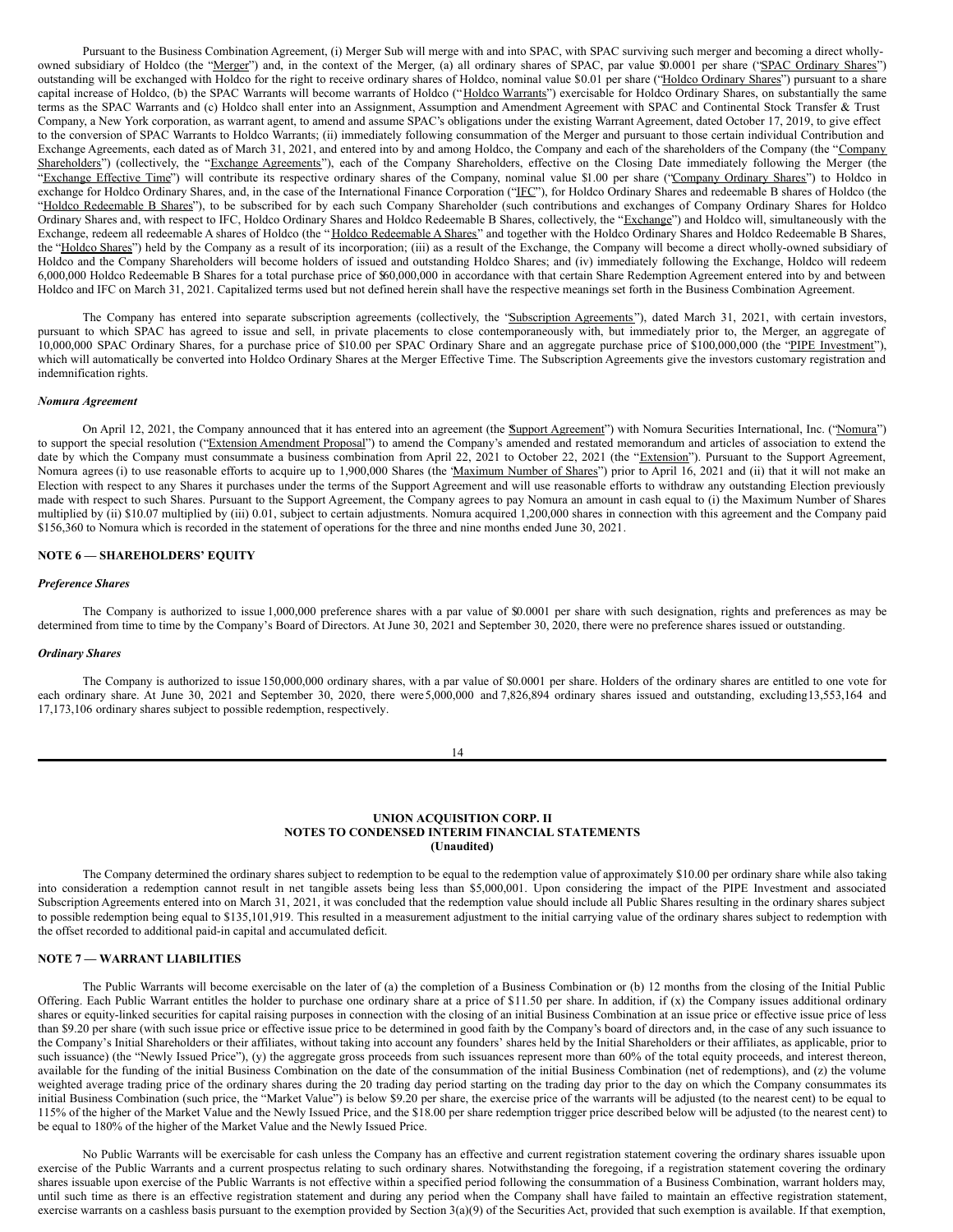or another exemption, is not available, holders will not be able to exercise their warrants on a cashless basis. The Public Warrants will expire five years after the completion of a Business Combination or earlier upon redemption or liquidation.

The Company may redeem the Public Warrants:

- in whole and not in part;
- at a price of \$0.01 per warrant;
- at any time after the warrants become exercisable;
- upon not less than 30 days' prior written notice of redemption;
- if, and only if, the reported last sale price of the Company's ordinary shares equals or exceeds \$18.00 per share (subject to adjustment) for any 20 trading days within a 30-trading day period ending on the third business day prior to the notice of redemption to the warrant holders; and
- if, and only if, there is a current registration statement in effect with respect to the ordinary shares underlying such warrants and a current prospectus relating to those shares is available throughout the 30-day redemption period.

#### 15

## **UNION ACQUISITION CORP. II NOTES TO CONDENSED INTERIM FINANCIAL STATEMENTS (Unaudited)**

If the Company calls the Public Warrants for redemption, management will have the option to require all holders that wish to exercise the Public Warrants to do so on a "cashless basis," as described in the warrant agreement.

The exercise price and number of ordinary shares issuable upon exercise of the warrants may be adjusted in certain circumstances including in the event of a share dividend, extraordinary dividend or recapitalization, reorganization, merger or consolidation. However, the warrants will not be adjusted for issuance of ordinary shares at a price below its exercise price. The Company has agreed to use its best efforts to have declared effective a prospectus relating to the ordinary shares issuable upon exercise of the warrants and keep such prospectus current until the expiration of the warrants. However, if the Company does not maintain a current prospectus relating to the ordinary shares issuable upon exercise of the warrants, holders will be unable to exercise their warrants for cash and the Company will not be required to net cash settle or cash settle the warrant exercise. There will be no redemption rights upon the completion of a Business Combination with respect to the Company's warrants. If the Company is unable to complete a Business Combination within the Combination Period and the Company liquidates the funds held in the Trust Account, holders of warrants will not receive any of such funds with respect to their warrants, nor will they receive any distribution from the Company's assets held outside of the Trust Account with the respect to such warrants. Accordingly, the warrants may expire worthless.

## **NOTE 8 — FAIR VALUE MEASUREMENTS**

The Company follows the guidance in ASC 820 for its financial assets and liabilities that are re-measured and reported at fair value at each reporting period, and non-financial assets and liabilities that are re-measured and reported at fair value at least annually. The Company classifies its U.S. Treasury and equivalent securities as heldto-maturity in accordance with ASC 320 "Investments - Debt and Equity Securities." Held-to-maturity securities are those securities which the Company has the ability and intent to hold until maturity. Held-to-maturity treasury securities are recorded at amortized cost on the accompanying balance sheets and adjusted for the amortization or accretion of premiums or discounts.

The fair value of the Company's financial assets and liabilities reflects management's estimate of amounts that the Company would have received in connection with the sale of the assets or paid in connection with the transfer of the liabilities in an orderly transaction between market participants at the measurement date. In connection with measuring the fair value of its assets and liabilities, the Company seeks to maximize the use of observable inputs (market data obtained from independent sources) and to minimize the use of unobservable inputs (internal assumptions about how market participants would price assets and liabilities). The following fair value hierarchy is used to classify assets and liabilities based on the observable inputs and unobservable inputs used in order to value the assets and liabilities:

Level 1: Unadjusted quoted prices in active markets that are accessible at the measurement date for identical, unrestricted assets or liabilities;

- Level 2: Quoted prices in markets that are not active or financial instruments for which significant inputs to models are observable (including but not limited to quoted prices for similar securities, interest rates, foreign exchange rates, volatility, and credit risk, either directly or indirectly;
- Level 3: Prices or valuations that require significant unobservable input (including Management's assumptions in determining fair value measurement).

At June 30, 2021, assets held in the Trust Account were comprised of \$271,213 in cash, \$99,994,737 in U.S. Treasury Bills and \$36,979,432 in money market funds, which are invested in U.S. Treasury securities.

At September 30, 2020, assets held in the Trust Account were comprised of \$46,650 in cash and \$201,276,689 in U.S. Treasury Bills.

16

### **UNION ACQUISITION CORP. II NOTES TO CONDENSED INTERIM FINANCIAL STATEMENTS (Unaudited)**

The following table presents information about the Company's assets and liabilities that are measured at fair value on a recurring basis at June 30, 2021 and September 30, 2020 and indicates the fair value hierarchy of the valuation inputs the Company utilized to determine such fair value:

| ∟evel | 2021 |                                  | September 30,<br>2020 |
|-------|------|----------------------------------|-----------------------|
|       |      |                                  |                       |
|       |      |                                  | 201.276.435           |
|       |      | <b>June 30.</b><br>137, 245, 382 | - \$                  |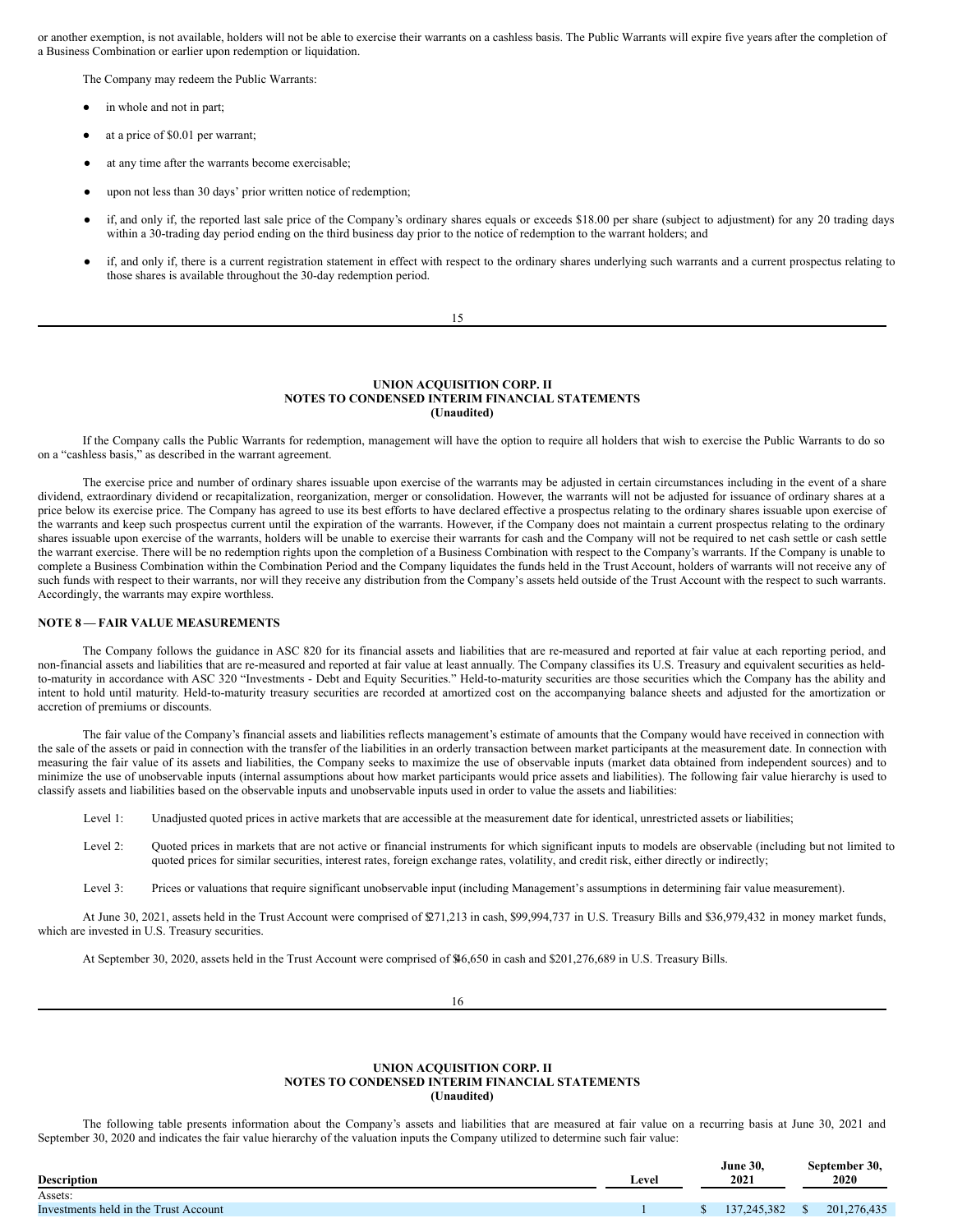| Liabilities:                                     |  |                               |  |
|--------------------------------------------------|--|-------------------------------|--|
| Warrant liabilities – Public Warrants            |  | 1 \$ 18.200,000 \$ 15.000,000 |  |
| Warrant liabilities – Private Placement Warrants |  | 3 \$ 11,875,000 \$ 10,500,000 |  |

The gross holding losses and fair value of held-to-maturity securities at June 30, 2021 are presented below.

|               |                                                 |       |                       | Gross<br>Holding |                   |
|---------------|-------------------------------------------------|-------|-----------------------|------------------|-------------------|
|               | <b>Held-To-Maturity</b>                         | Level | <b>Amortized Cost</b> | Loss             | <b>Fair Value</b> |
| June 30, 2021 | U.S. Treasury Securities (Mature on 11/04/2021) |       | 99.994.737            | (12, 737)        | 99.982,000        |
|               |                                                 |       | 99.994.737            | (12, 737)        | 99.982.000        |

The gross holding losses and fair value of held-to-maturity securities at September 30, 2020 are presented below.

|                    |                                                 |       | Gross<br>Holding |                       |  |         |  |                   |
|--------------------|-------------------------------------------------|-------|------------------|-----------------------|--|---------|--|-------------------|
|                    | <b>Held-To-Maturity</b>                         | Level |                  | <b>Amortized Cost</b> |  | Loss    |  | <b>Fair Value</b> |
| September 30, 2020 | U.S. Treasury Securities (Mature on 10/22/2020) |       |                  | 26,298,490            |  | 195     |  | 26,298,685        |
| September 30, 2020 | U.S. Treasury Securities (Mature on 10/29/2020) |       |                  | 24,998,590            |  | (340)   |  | 24,998,250        |
| September 30, 2020 | U.S. Treasury Securities (Mature on 11/5/2020)  |       |                  | 49.994.033            |  | 1.967   |  | 49,996,000        |
| September 30, 2020 | U.S. Treasury Securities (Mature on 11/27/2020) |       |                  | 49.993.862            |  | (1,362) |  | 49,992,500        |
| September 30, 2020 | U.S. Treasury Securities (Mature on 12/10/2020) |       |                  | 49.991.714            |  | (714)   |  | 49,991,000        |
|                    |                                                 |       |                  | 201.276.689           |  | (254)   |  | 201.276.435       |

The Warrants were accounted for as liabilities in accordance with ASC 815-40 and are presented within warrant liabilities in the accompanying condensed balance sheets. The warrant liabilities are measured at fair value at inception and on a recurring basis, with changes in fair value presented within loss on warrant liabilities in the condensed statements of operations.

The Private Placement Warrants were valued using a Black Scholes Option Pricing Model, which is considered to be a Level 3 fair value measurement. The Public Warrants were initially valued using a Monte Carlo simulation. The subsequent measurements of the Public Warrants after the detachment of the Public Warrants from the Units was classified as Level 1 due to the use of an observable market quote in an active market. The primary unobservable input utilized in determining the fair value of the ordinary shares. The expected volatility was initially derived from observable public warrant pricing on comparable 'blank check' companies without an identified target.

Inherent in a Black Scholes Option Pricing Model are assumptions related to the Unit price, expected volatility, risk-free interest rate, term to expiration, and dividend yield. The Unit price is based on the publicly traded price of the Units as of the measurement date. The Company estimated the volatility for the Public and Private Placement Warrants based on the implied volatility from the traded prices of warrants issued by other special purpose acquisition companies. The risk-free interest rate is based on interpolated U.S. Treasury rates, commensurate with a similar term to the Public and Private Placement Warrants. The term to expiration was calculated as the contractual term of the Public and Private Placement Warrants, assuming one year to a Business Combination from the IPO date. Finally, the Company does not anticipate paying a dividend. Any changes in these assumptions can change the valuation significantly.

#### 17

#### **UNION ACQUISITION CORP. II NOTES TO CONDENSED INTERIM FINANCIAL STATEMENTS (Unaudited)**

The following table presents the quantitative information regarding Level 3 fair value measurement inputs at their measurement dates:

|                    | As of<br><b>June 30,</b><br>2021 | As of<br>September 30,<br>2020 |
|--------------------|----------------------------------|--------------------------------|
| <b>Share Price</b> | 10.09                            | 9.93                           |
| Term (in years)    | 5.3                              | 5.5                            |
| Volatility         | 24.2%                            | 23.5%                          |
| Risk-free rate     | 0.92%                            | $0.33\%$                       |
| Dividend yield     | $0.0\%$                          | $0.0\%$                        |

The change in the fair value of the derivative warrant liabilities, measured using Level 3 inputs, for the three and nine months ended June 30, 2021 is summarized as follows:

|                                                        | Private          |
|--------------------------------------------------------|------------------|
|                                                        | <b>Placement</b> |
| Fair value as of October 1, 2020                       | 10,500,000       |
| Change in fair value of derivative warrant liabilities | 1,875,000        |
| Fair value as of December 31, 2020                     | 12,375,000       |
| Change in fair value of derivative warrant liabilities | (1,000,000)      |
| Fair value as of March 31, 2021                        | 11,375,000       |
| Change in fair value                                   | 500,000          |
| Fair value as of June 30, 2021                         | 11,875,000       |

Transfers to/from Levels 1, 2, and 3 are recognized at the end of the reporting period. There were no transfers between levels for the three and nine months ended June 30, 2021 and 2020.

## **NOTE 9 — SUBSEQUENT EVENTS**

The Company evaluated subsequent events and transactions that occurred after the balance sheet date up to the date that the unaudited condensed interim financial statements were issued. Based upon this review, the Company did not identify any subsequent events that would have required adjustment or disclosure in the unaudited condensed interim financial statements.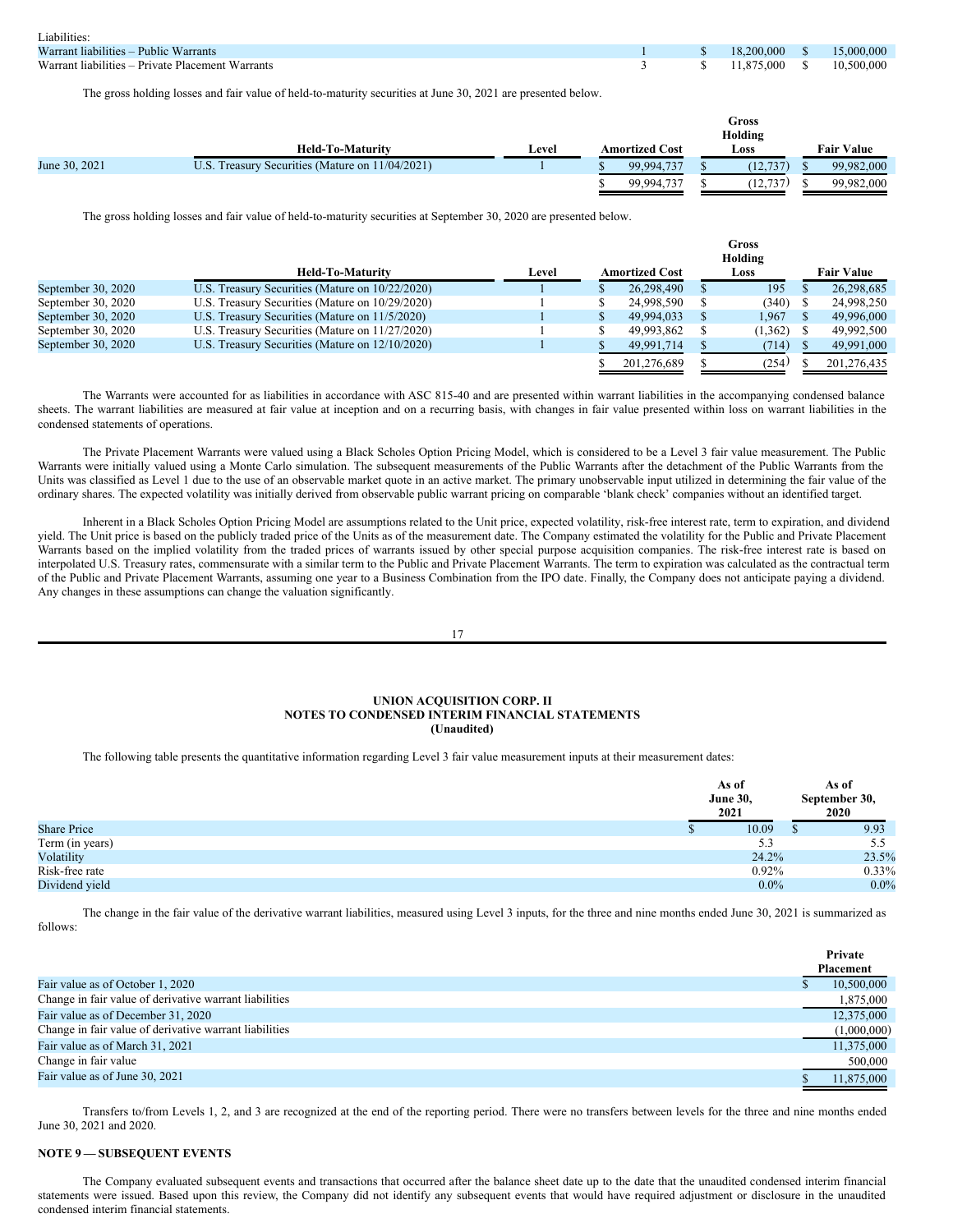#### **ITEM 2. MANAGEMENT'S DISCUSSION AND ANALYSIS OF FINANCIAL CONDITION AND RESULTS OF OPERATIONS**

References in this report (the "Quarterly Report") to "we," "us" or the "Company" refer to Union Acquisition Corp. II. References to our "management" or our "management" team" refer to our officers and directors. The following discussion and analysis of the Company's financial condition and results of operations should be read in conjunction with the financial statements and the notes thereto contained elsewhere in this Quarterly Report. Certain information contained in the discussion and analysis set forth below includes forward-looking statements that involve risks and uncertainties.

## **Special Note Regarding Forward-Looking Statements**

This Quarterly Report includes "forward-looking statements" that are not historical facts and involve risks and uncertainties that could cause actual results to differ materially from those expected and projected. All statements, other than statements of historical fact included in this Quarterly Report including, without limitation, statements in this "Management's Discussion and Analysis of Financial Condition and Results of Operations" regarding the Company's financial position, business strategy and the plans and objectives of management for future operations, are forward-looking statements. Words such as "expect," "believe," "anticipate," "intend," "estimate," "seek" and variations and similar words and expressions are intended to identify such forward-looking statements. Such forward-looking statements relate to future events or future performance, but reflect management's current beliefs, based on information currently available. A number of factors could cause actual events, performance or results to differ materially from the events, performance and results discussed in the forward-looking statements. For information identifying important factors that could cause actual results to differ materially from those anticipated in the forward-looking statements, please refer to the Risk Factors section of the Company's Annual Report on Form 10-K/A filed with the U.S. Securities and Exchange Commission (the "SEC"). The Company's securities filings can be accessed on the EDGAR section of the SEC's website at www.sec.gov. Except as expressly required by applicable securities law, the Company disclaims any intention or obligation to update or revise any forward-looking statements whether as a result of new information, future events or otherwise.

#### **Overview**

We are a blank check company formed on December 6, 2018 for the purpose of entering into a merger, share exchange, asset acquisition, stock purchase, recapitalization, reorganization or other similar Business Combination with one or more target businesses. We intend to effectuate our initial Business Combination using cash from the proceeds of the initial Public Offering and the sale of the Private Placement Warrants, our capital stock, debt or a combination of cash, stock and debt.

We have neither engaged in any operations nor generated any revenues to date. Our entire activity since inception has been to prepare for our initial Public Offering, which was consummated on October 22, 2019 and, after the Initial Public Offering, identifying a target company for a Business Combination.

#### **Recent Developments**

On March 31, 2021, the Company (the "Registrant" or "SPAC"), Crynssen Pharma Group Limited, a private limited liability company registered and incorporated under the laws of Malta (the "Company"), Procaps ("Holdco") and OZLEM Limited, an exempted company incorporated under the laws of the Cayman Islands ("Merger Sub") entered into a Business Combination Agreement (the "Business Combination Agreement").

Pursuant to the Business Combination Agreement, (i) Merger Sub will merge with and into SPAC, with SPAC surviving such merger and becoming a direct wholly-owned subsidiary of Holdco (the "Merger") and, in the context of the Merger, (a) all ordinary shares of SPAC, par value \$0.0001 per share ('SPAC Ordinary Shares'') outstanding will be exchanged with Holdco for the right to receive ordinary shares of Holdco, nominal value \$0.01 per share ("Holdco Ordinary Shares") pursuant to a share capital increase of Holdco, (b) the SPAC Warrants will become warrants of Holdco ("Holdco Warrants") exercisable for Holdco Ordinary Shares, on substantially the same terms as the SPAC Warrants and (c) Holdco shall enter into an Assignment, Assumption and Amendment Agreement with SPAC and Continental Stock Transfer & Trust Company, a New York corporation, as warrant agent, to amend and assume SPAC's obligations under the existing Warrant Agreement, dated October 17, 2019, to give effect to the conversion of SPAC Warrants to Holdco Warrants; (ii) immediately following consummation of the Merger and pursuant to those certain individual Contribution and Exchange Agreements, each dated as of March 31, 2021, and entered into by and among Holdco, the Company and each of the shareholders of the Company (the "Company Shareholders") (collectively, the "Exchange Agreements"), each of the Company Shareholders, effective on the Closing Date immediately following the Merger (the "Exchange Effective Time") will contribute its respective ordinary shares of the Company, nominal value \$1.00 per share ('Company Ordinary Shares'') to Holdco in exchange for Holdco Ordinary Shares, and, in the case of the International Finance Corporation ("IFC"), for Holdco Ordinary Shares and redeemable B shares of Holdco (the "Holdco Redeemable B Shares"), to be subscribed for by each such Company Shareholder (such contributions and exchanges of Company Ordinary Shares for Holdco Ordinary Shares and, with respect to IFC, Holdco Ordinary Shares and Holdco Redeemable B Shares, collectively, the "Exchange") and Holdco will, simultaneously with the Exchange, redeem all redeemable A shares of Holdco (the "Holdco Redeemable A Shares" and together with the Holdco Ordinary Shares and Holdco Redeemable B Shares, the "Holdco Shares") held by the Company as a result of its incorporation; (iii) as a result of the Exchange, the Company will become a direct wholly-owned subsidiary of Holdco and the Company Shareholders will become holders of issued and outstanding Holdco Shares; and (iv) immediately following the Exchange, Holdco will redeem 6,000,000 Holdco Redeemable B Shares for a total purchase price of \$60,000,000 in accordance with that certain Share Redemption Agreement entered into by and between Holdco and IFC on March 31, 2021. Capitalized terms used but not defined herein shall have the respective meanings set forth in the Business Combination Agreement.

The Company has entered into separate subscription agreements (collectively, the "Subscription Agreements"), dated March 31, 2021, with certain investors, pursuant to which SPAC has agreed to issue and sell, in private placements to close contemporaneously with, but immediately prior to, the Merger, an aggregate of 10,000,000 SPAC Ordinary Shares, for a purchase price of \$10.00 per SPAC Ordinary Share and an aggregate purchase price of \$100,000,000 (the "PIPE Investment"), which will automatically be converted into Holdco Ordinary Shares at the Merger Effective Time. The Subscription Agreements give the investors customary registration and indemnification rights.

On April 16, 2021, the Company held a special meeting pursuant to which the Company's shareholders approved extending the Combination Period from April 22, 2021 to October 22, 2021 (the "Extension Date"). In connection with the approval of the extension, shareholders elected to redeem an aggregate of 6,446,836 ordinary shares. As a result, an aggregate of \$64,898,081 (or approximately \$10.07 per share) was released from the Company's Trust Account to pay such shareholders.

## **Results of Operations**

We have neither engaged in any operations nor generated any revenues to date. Our only activities were organizational activities, those necessary to prepare for the Initial Public Offering, described below, and, subsequent to the Initial Public Offering, identifying a target company for a Business Combination, and activities in connection with the proposed acquisition of Procaps. We do not expect to generate any operating revenues until after the completion of our Business Combination. We generate non-operating income in the form of interest income on marketable securities held after the Initial Public Offering. We are incurring expenses as a result of being a public company (for legal, financial reporting, accounting and auditing compliance), as well as for due diligence expenses in connection with completing a Business Combination.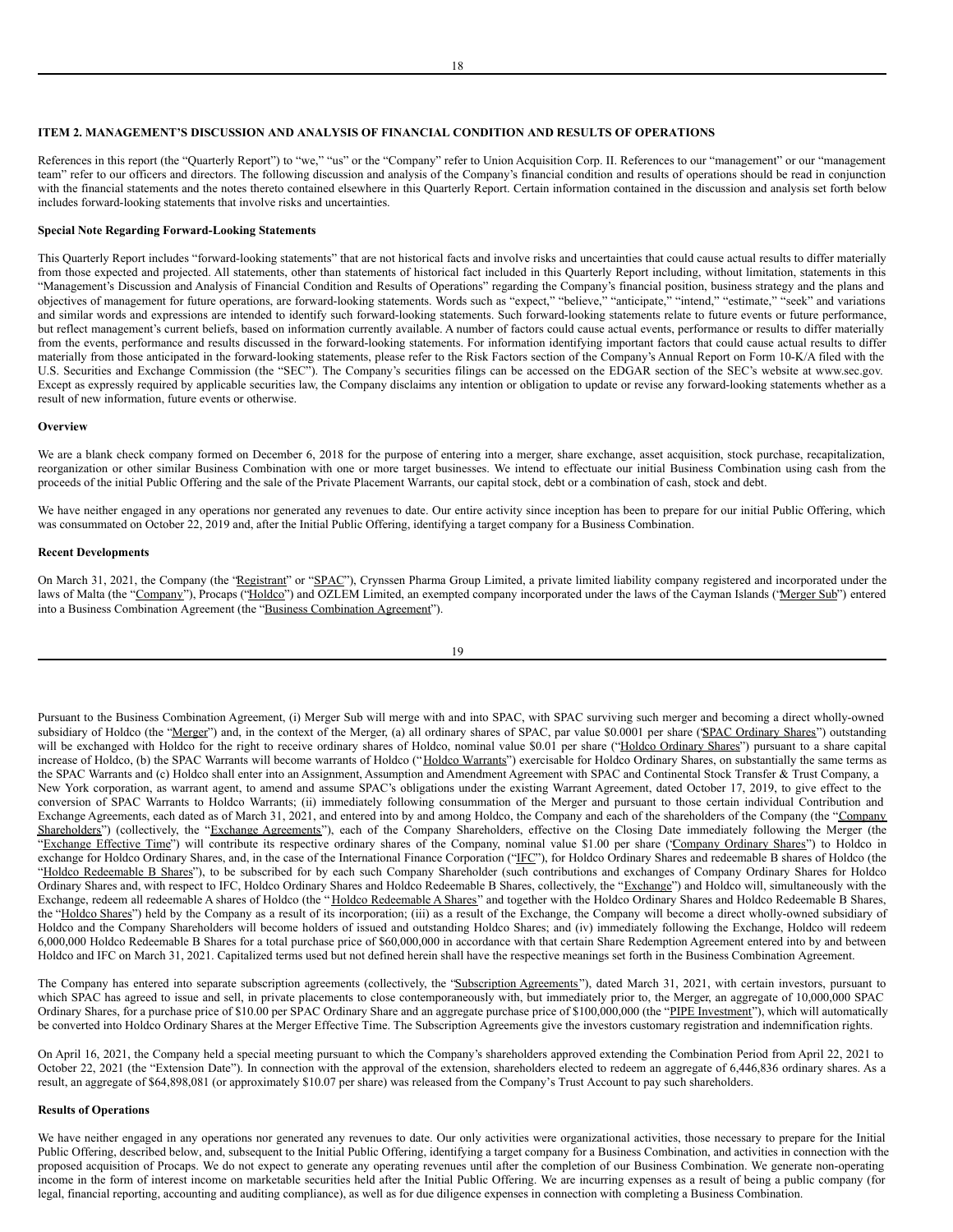For the three months ended June 30, 2021, we had net loss of \$5,480,906, which consists of general and administrative expenses of \$387,582 and change in fair value of warrant liabilities of \$5,100,000, offset by interest earned on marketable securities held in Trust Account of \$6,676.

For the nine months ended June 30, 2021, we had net loss of \$5,553,717, which consists of general and administrative expenses of \$1,023,152 and change in fair value of warrant liabilities of \$4,575,000, offset by interest earned on marketable securities held in Trust Account of \$44,435.

For the three months ended June 30, 2020, we had net loss of \$3,702,423, which consisted of general and administrative expenses of \$173,079 and change in fair value of warrant liabilities of \$3,625,000, offset by interest earned on marketable securities held in the Trust Account of \$95,656.

For the nine months ended June 30, 2020, we had net loss of \$3,050,859, which consisted of general and administrative expenses of \$630,456 and change in fair value of warrant liabilities of \$3,737,500, offset by interest earned on marketable securities held in the Trust Account of \$1,317,097.

#### **Liquidity and Capital Resources**

On October 22, 2019, we consummated the initial Public Offering of 20,000,000 units, which includes the partial exercise by the underwriters of their over-allotment option in the amount of 2,500,000 units, at a price of \$10.00 per unit, generating gross proceeds of \$200,000,000. Simultaneously with the closing of the initial Public Offering, we consummated the sale of 6,250,000 Private Warrants to Union Acquisition Associates II, LLC and Union Group International Holdings Limited at a price of \$1.00 per Private Warrant, generating total proceeds of \$6,250,000.

Following the initial Public Offering and the sale of the Private Warrants, a total of \$200,000,000 was placed in the Trust Account. We incurred \$4,529,222 in initial Public Offering-related costs, including \$4,000,000 of underwriting fees and \$529,222 of other offering costs.

For the nine months ended June 30, 2021, net cash used in operating activities was \$953,674. Net loss of \$5,553,717 was affected by interest earned on marketable securities of \$44,435, a non-cash charge derived from the change in fair value of warrant liabilities of \$4,575,000, fees charged on the Trust Account of \$37,500 and changes in operating assets and liabilities, which provided \$31,978 of cash from operating activities.

For the nine months ended June 30, 2020, net cash used in operating activities was \$666,202. Net loss of \$3,050,859 was impacted by interest earned on marketable securities of \$1,317,097, fees charged on the Trust Account of \$32,083 and changes in operating assets and liabilities, which used \$67,829 of cash from operating activities.

At June 30, 2021, we had cash and marketable securities held in the Trust Account of \$137,245,382. We intend to use substantially all of the funds held in the Trust Account, including any amounts representing interest earned on the Trust Account (less taxes payable) to complete our initial Business Combination. We may withdraw interest from the Trust Account to pay taxes. To the extent that our equity or debt is used, in whole or in part, as consideration to complete our initial Business Combination, the remaining proceeds held in the Trust Account will be used as working capital to finance the operations of the target business or businesses, make other acquisitions, and pursue our growth strategies.

At June 30, 2021, we had cash of \$2,126 held outside of the Trust Account. We intend to use the funds held outside the Trust Account primarily to identify and evaluate target businesses, perform business due diligence on prospective target businesses, travel to and from the offices, plants or similar locations of prospective target businesses or their representatives or owners, review corporate documents and material agreements of prospective target businesses, and structure, negotiate, and complete a Business Combination.

In order to fund working capital deficiencies or finance transaction costs in connection with an initial Business Combination, our officers, directors or their affiliates may, but are not obligated to, loan us funds as may be required. If we consummate an initial Business Combination, we would repay such loaned amounts. In the event that the initial Business Combination does not close, we may use a portion of the working capital held outside the Trust Account to repay such loaned amounts, but no proceeds from our Trust Account would be used for such repayment. Up to \$1,500,000 of such loans may be convertible into warrants of the post Business Combination entity at a price of \$1.00 per warrant at the option of the lender. The warrants would be identical to the private warrants.

| I |  |
|---|--|

We do not believe we will need to raise additional funds in order to meet the expenditures required for operating our business. However, if our estimates of the costs of undertaking in-depth due diligence and negotiating an initial Business Combination is less than the actual amount necessary to do so, we may have insufficient funds available to operate our business prior to our initial Business Combination. Moreover, we may need to obtain additional financing either to consummate our initial Business Combination or because we become obligated to redeem a significant number of our public shares upon consummation of our initial Business Combination, in which case we may issue additional securities or incur debt in connection with such Business Combination. Subject to compliance with applicable securities laws, we would only complete such financing simultaneously with the completion of our Business Combination. Following our Business Combination, if cash on hand is insufficient, we may need to obtain additional financing in order to meet our obligations. If we are unable to complete our initial Business Combination because we do not have sufficient funds available to us, we will be forced to cease operations and liquidate the Trust Account.

## **Liquidity and Going Concern**

As of June 30, 2021, the Company had \$2,126 in its operating bank accounts, \$137,245,382 in securities held in the Trust Account to be used for a Business Combination or to repurchase or redeem its common stock in connection therewith and working capital deficit of \$891,110. As of June 30, 2021, approximately \$1,412,357 of the amount on deposit in the Trust Account represented interest income, which is available to pay the Company's tax obligations.

If the Company is unable to raise additional capital, it may be required to take additional measures to conserve liquidity, which could include, but not necessarily be limited to, suspending the pursuit of a Business Combination. The Company cannot provide any assurance that new financing will be available to it on commercially acceptable terms, if at all.

As a result of the above, in connection with the Company's assessment of going concern considerations in accordance with Financial Accounting Standard Board's Accounting Standards Update ("ASU") 2014-15, "Disclosures of Uncertainties about an Entity's Ability to Continue as a Going Concern," management has determined that the liquidity condition and date for mandatory liquidation and dissolution raise substantial doubt about the Company's ability to continue as a going concern through October 22, 2021 (approved extension date), the scheduled liquidation date of the Company if it does not complete a Business Combination prior to such date. These financial statements do not include any adjustments relating to the recovery of the recorded assets or the classification of the liabilities that might be necessary should the Company be unable to continue as a going concern.

## **Off-Balance Sheet Financing Arrangements**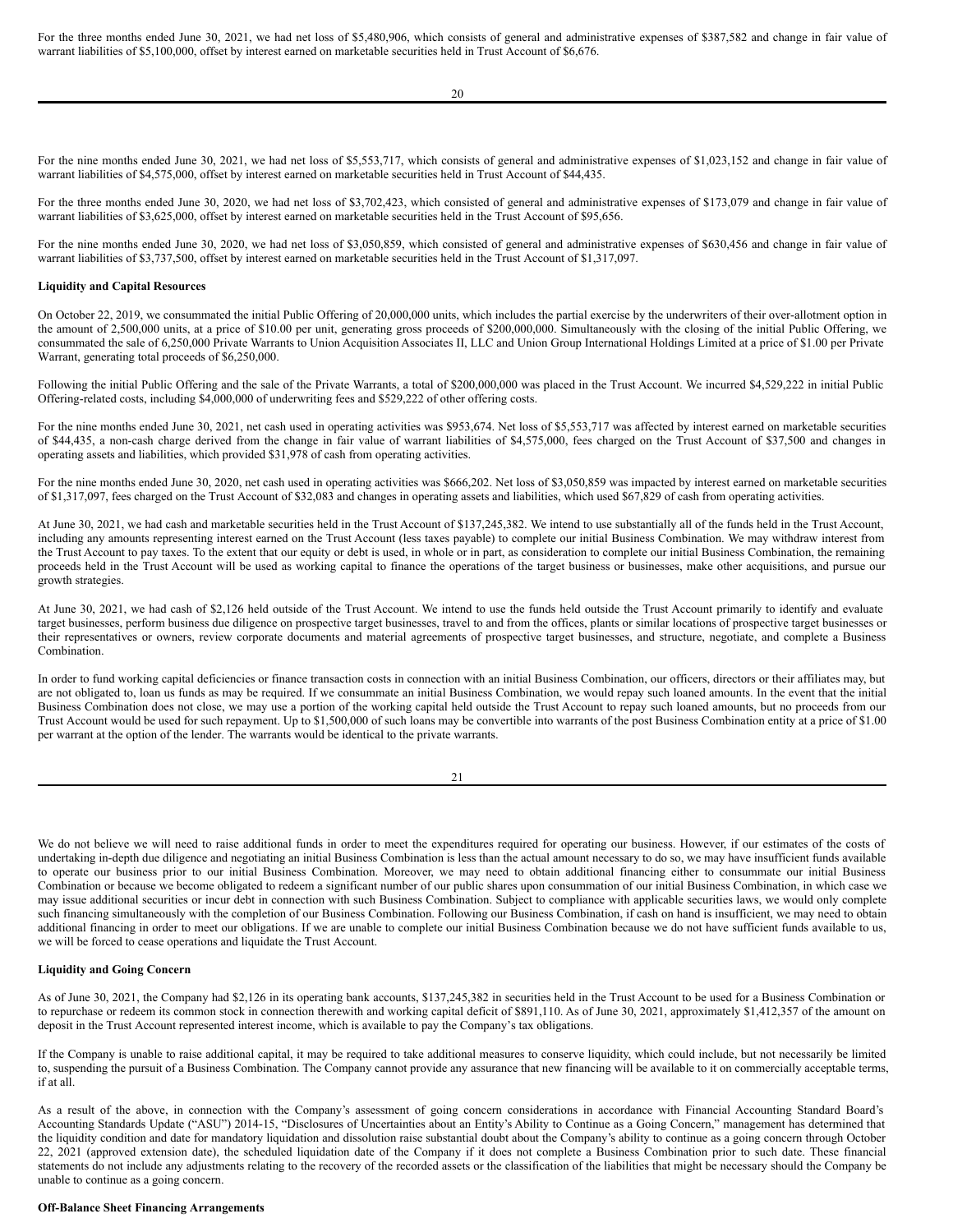We have no obligations, assets or liabilities, which would be considered off-balance sheet arrangements as of June 30, 2021. We do not participate in transactions that create relationships with unconsolidated entities or financial partnerships, often referred to as variable interest entities, which would have been established for the purpose of facilitating off-balance sheet arrangements. We have not entered into any off-balance sheet financing arrangements, established any special purpose entities, guaranteed any debt or commitments of other entities, or purchased any non-financial assets.

#### **Contractual Obligations**

We do not have any long-term debt, capital lease obligations, operating lease obligations or long-term liabilities other than an agreement to pay UCG International Corp., an affiliate of Juan Sartori, a monthly fee of \$10,000 for office space, utilities and administrative support provided to the Company. We began incurring these fees on October 17, 2019 and will continue to incur these fees monthly until the earlier of the completion of the Business Combination and the Company's liquidation.

We also pay our Chief Operating Officer a \$10,000 per month consulting fee, commencing on October 17, 2019 through the earlier of the consummation of a Business Combination or the Company's liquidation.

#### **Critical Accounting Policies**

The preparation of condensed financial statements and related disclosures in conformity with accounting principles generally accepted in the United States of America requires management to make estimates and assumptions that affect the reported amounts of assets and liabilities, disclosure of contingent assets and liabilities at the date of the financial statements, and income and expenses during the periods reported. Actual results could materially differ from those estimates. We have identified the following critical accounting policies:

## *Warrant Liabilities*

We account for the Warrants in accordance with the guidance contained in ASC 815-40 under which the Warrants do not meet the criteria for equity treatment and must be recorded as liabilities. Accordingly, we classify the Warrants as liabilities at their fair value and adjust the Warrants to fair value at each reporting period. This liability is subject to re-measurement at each balance sheet date until exercised, and any change in fair value is recognized in our statement of operations. The Public Warrants for periods where no observable traded price was available are valued using a Monte Carlo simulation model. For periods subsequent to the detachment of the Public Warrants from the Units, the Public Warrant quoted market price was used as the fair value as of each relevant date. The fair value of Private Warrants was determined using a Black-Scholes option pricing model.

#### *Ordinary Shares Subject to Possible Redemption*

We account for our ordinary shares subject to possible redemption in accordance with the guidance in Accounting Standards Codification ("ASC") Topic 480 "Distinguishing Liabilities from Equity." Ordinary shares subject to mandatory redemption is classified as a liability instrument and is measured at fair value. Conditionally redeemable ordinary shares (including ordinary shares that features redemption rights that are either within the control of the holder or subject to redemption upon the occurrence of uncertain events not solely within our control) is classified as temporary equity. At all other times, ordinary shares is classified as shareholders' equity. Our ordinary shares features certain redemption rights that are considered to be outside of our control and subject to occurrence of uncertain future events. Accordingly, ordinary shares subject to possible redemption is presented as temporary equity, outside of the shareholders' equity section of our unaudited condensed balance sheets.

#### *Net Income (Loss) Per Ordinary Share*

We apply the two-class method in calculating earnings per share. Net income (loss) per ordinary share, basic and diluted for redeemable ordinary shares is calculated by dividing the interest income earned on the Trust Account, by the weighted average number of redeemable ordinary shares outstanding for the period. Net income (loss) per ordinary share, basic and diluted for non-redeemable ordinary shares is calculated by dividing the net income (loss), less income attributable to redeemable ordinary shares, by the weighted average number of non-redeemable ordinary shares outstanding for the periods.

## *Recent Accounting Standards*

In August 2020, the Financial Accounting Standards Board ("FASB") issued Accounting Standards Update ("ASU") 2020-06, Debt — Debt with Conversion and Other Options (Subtopic 470-20) and Derivatives and Hedging — Contracts in Entity's Own Equity (Subtopic 815-40) ("ASU 2020-06") to simplify accounting for certain financial instruments. ASU 2020-06 eliminates the current models that require separation of beneficial conversion and cash conversion features from convertible instruments and simplifies the derivative scope exception guidance pertaining to equity classification of contracts in an entity's own equity. The new standard also introduces additional disclosures for convertible debt and freestanding instruments that are indexed to and settled in an entity's own equity. ASU 2020-06 amends the diluted earnings per share guidance, including the requirement to use the if-converted method for all convertible instruments. ASU 2020-06 is for fiscal years beginning after December 15, 2021 and should be applied on a full or modified retrospective basis. Early adoption is permitted, but no earlier than fiscal years beginning after December 15, 2020, including interim periods within those fiscal years. We are currently assessing the impact, if any, that ASU 2020-06 would have on its financial position, results of operations or cash flows

Management does not believe that any other recently issued, but not yet effective, accounting standards, if currently adopted, would have a material effect on our unaudited condensed interim financial statements.

23

## **ITEM 3. QUANTITATIVE AND QUALITATIVE DISCLOSURES ABOUT MARKET RISK**

Not required for smaller reporting companies.

## **ITEM 4. CONTROLS AND PROCEDURES**

Disclosure controls and procedures are controls and other procedures that are designed to ensure that information required to be disclosed in our reports filed or submitted under the Exchange Act is recorded, processed, summarized and reported within the time periods specified in the SEC's rules and forms. Disclosure controls and procedures include, without limitation, controls and procedures designed to ensure that information required to be disclosed in our reports filed or submitted under the Exchange Act is accumulated and communicated to our management, including our Chief Executive Officer, to allow timely decisions regarding required disclosure.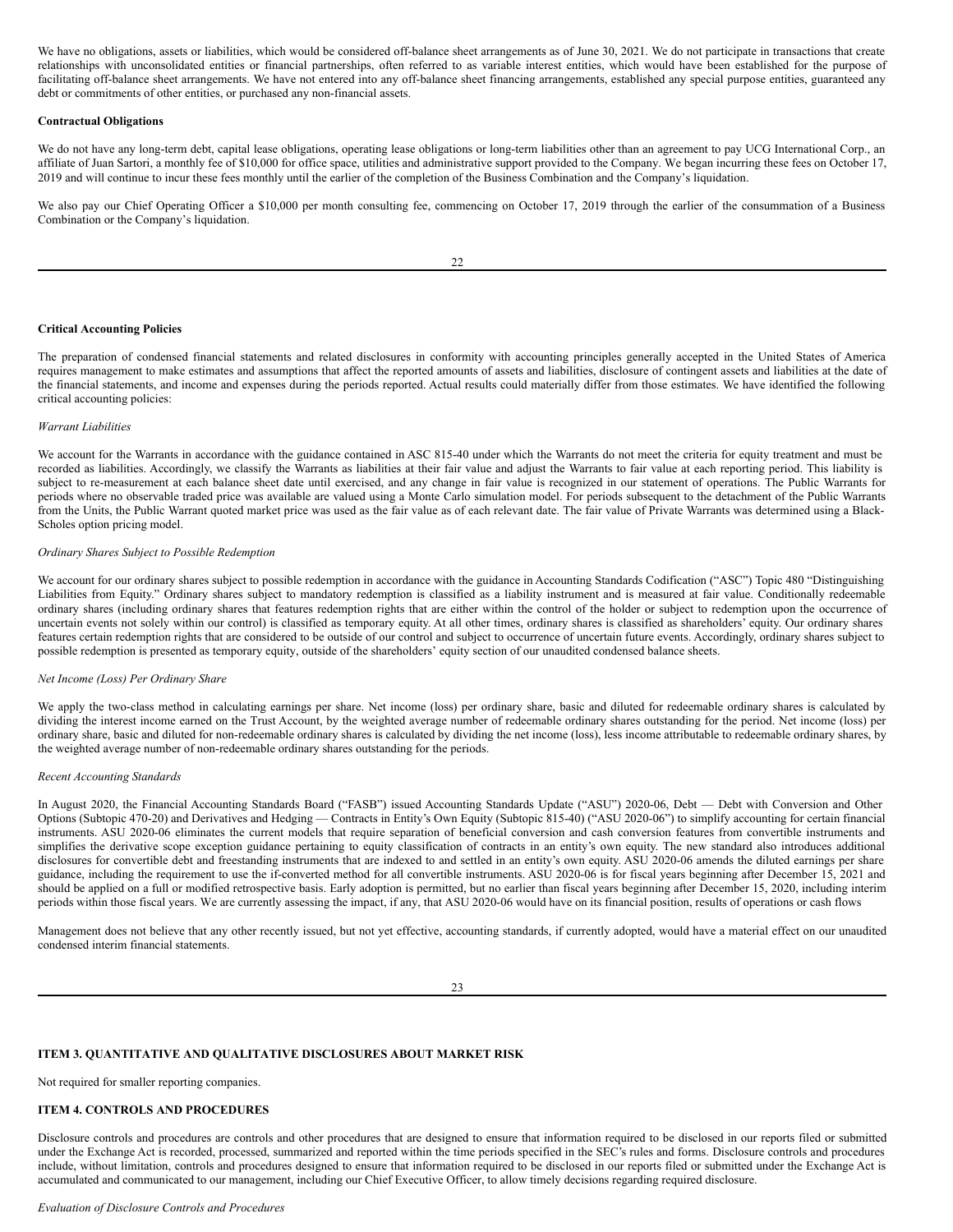Under the supervision and with the participation of our management, including our principal executive officer and principal financial and accounting officer, we conducted an evaluation of the effectiveness of our disclosure controls and procedures as of the fiscal quarter ended June 30, 2021, as such term is defined in Rules 13a-15(e) and 15d-15(e) under the Exchange Act. Based on this evaluation, our principal executive officer and principal financial and accounting officer have concluded that, solely due to the events that led to the Company's restatement of its financial statements to reclassify the Company's derivative instruments as liabilities (which are described in the Company's Amendment No. 1 to its Annual Report on Form 10-K/A filed on June 11, 2021 and its Amendment No. 1 to its Quarterly Report on Form 10-Q/A filed on June 11, 2021) (the "Restatement"), during the period covered by this report, a material weakness existed and our disclosure controls and procedures were not effective as of June 30, 2021. In light of this material weakness, we performed additional analysis as deemed necessary to ensure that our unaudited interim financial statements were prepared in accordance with U.S. generally accepted accounting principles. In light of this material weakness, we performed additional analysis as deemed necessary to ensure that our unaudited interim financial statements were prepared in accordance with GAAP. Accordingly, management believes that the financial statements included in this Quarterly Report on Form 10-Q (this "Quarterly Report") present fairly in all material respects our financial position, results of operations and cash flows for the period presented.

## *Changes in Internal Control Over Financial Reporting*

There was no change in our internal control over financial reporting that occurred during the fiscal quarter ended June 30, 2021 covered by this Quarterly Report on Form 10- Q that has materially affected, or is reasonably likely to materially affect, our internal control over financial reporting, other than as described herein. Management has implemented remediation steps to address the material weakness and to improve our internal control over financial reporting. Specifically, we enhanced the supervisory review of accounting procedures in this financial reporting area and expanded and improved our review process for complex securities and related accounting standards. As of June 30, 2021, this had not been fully remediated.

24

## **PART II - OTHER INFORMATION**

## **ITEM 1A. RISK FACTORS.**

There have been no material changes to the risk factors previously disclosed in Part 1, Item 1A of our Annual Report on Form 10-K/A for the year ended September 30, 2020.

#### **ITEM 2. UNREGISTERED SALES OF EQUITY SECURITIES AND USE OF PROCEEDS.**

On October 22, 2019, we consummated our Initial Public Offering of 20,000,000 Units, inclusive of 2,500,000 Units sold to the underwriters exercising their over-allotment option. The Units were sold at an offering price of \$10.00 per Unit, generating total gross proceeds of \$200,000,000. Each Unit consisted of one ordinary share of the Company, par value \$0.0001 per share, and one redeemable warrant of the Company. Cantor acted as the sole book running manager and co-manager of the offering. The securities sold in the offering were registered under the Securities Act on a registration statement on Form S-1 (No. 333-233988). The SEC declared the registration statement effective on October 17, 2019.

Simultaneously with the consummation of the Initial Public Offering, we consummated a private placement of 6,250,000 Private Placement Warrants to our Sponsor at a price of \$1.00 per Private Placement Warrant, generating total proceeds of \$6,250,000. Such securities were issued pursuant to the exemption from registration contained in Section 4(a)(2) of the Securities Act.

The Private Placement Warrants are the same as the warrants underlying the Units sold in the Initial Public Offering, except that Private Placement Warrants are not transferable, assignable or salable until 30 days after the completion of a Business Combination, subject to certain limited exceptions. Additionally, the Private Placement Warrants are exercisable on a cashless basis and are non-redeemable so long as they are held by the initial purchasers or their permitted transferees.

Of the gross proceeds received from the Initial Public Offering, the partial exercise of the over-allotment option and the Private Placement Warrants, \$200,000,000 was placed in the Trust Account.

We paid a total of \$4,000,000 underwriting discounts and commissions and \$529,222 for other costs and expenses related to the Initial Public Offering.

For a description of the use of the proceeds generated in our Initial Public Offering, see Part I, Item 2 of this Quarterly Report.

#### **ITEM 6. EXHIBITS.**

The following exhibits are filed as part of, or incorporated by reference into, this Quarterly Report on Form 10-Q.

| No.          | <b>Description of Exhibit</b>                                                                                                                              |
|--------------|------------------------------------------------------------------------------------------------------------------------------------------------------------|
| $31.1*$      | Certification of Principal Executive Officer and Principal Financial and Accounting Officer Pursuant to Securities Exchange Act Rules 13a-14(a) and 15(d)- |
|              | 14(a), as adopted Pursuant to Section 302 of the Sarbanes-Oxley Act of 2002                                                                                |
| $32.1**$     | Certification of Principal Executive Officer and Principal Financial and Accounting Officer Pursuant to 18 U.S.C. Section 1350, as adopted Pursuant to     |
|              | Section 906 of the Sarbanes-Oxley Act of 2002                                                                                                              |
| $101$ . INS* | Inline XBRL Instance Document.                                                                                                                             |
| $101.SCH*$   | Inline XBRL Taxonomy Extension Schema Document.                                                                                                            |
| $101.CAL*$   | Inline XBRL Taxonomy Extension Calculation Linkbase Document.                                                                                              |
| $101.$ DEF*  | Inline XBRL Taxonomy Extension Definition Linkbase Document.                                                                                               |
| $101.LAB*$   | Inline XBRL Taxonomy Extension Label Linkbase Document.                                                                                                    |
| $101.PRE*$   | Inline XBRL Taxonomy Extension Presentation Linkbase Document.                                                                                             |
| $104*$       | Cover Page Interactive Data File (formatted as Inline XBRL and contained in Exhibit 101).                                                                  |

Filed herewith.

<sup>\*\*</sup> Furnished.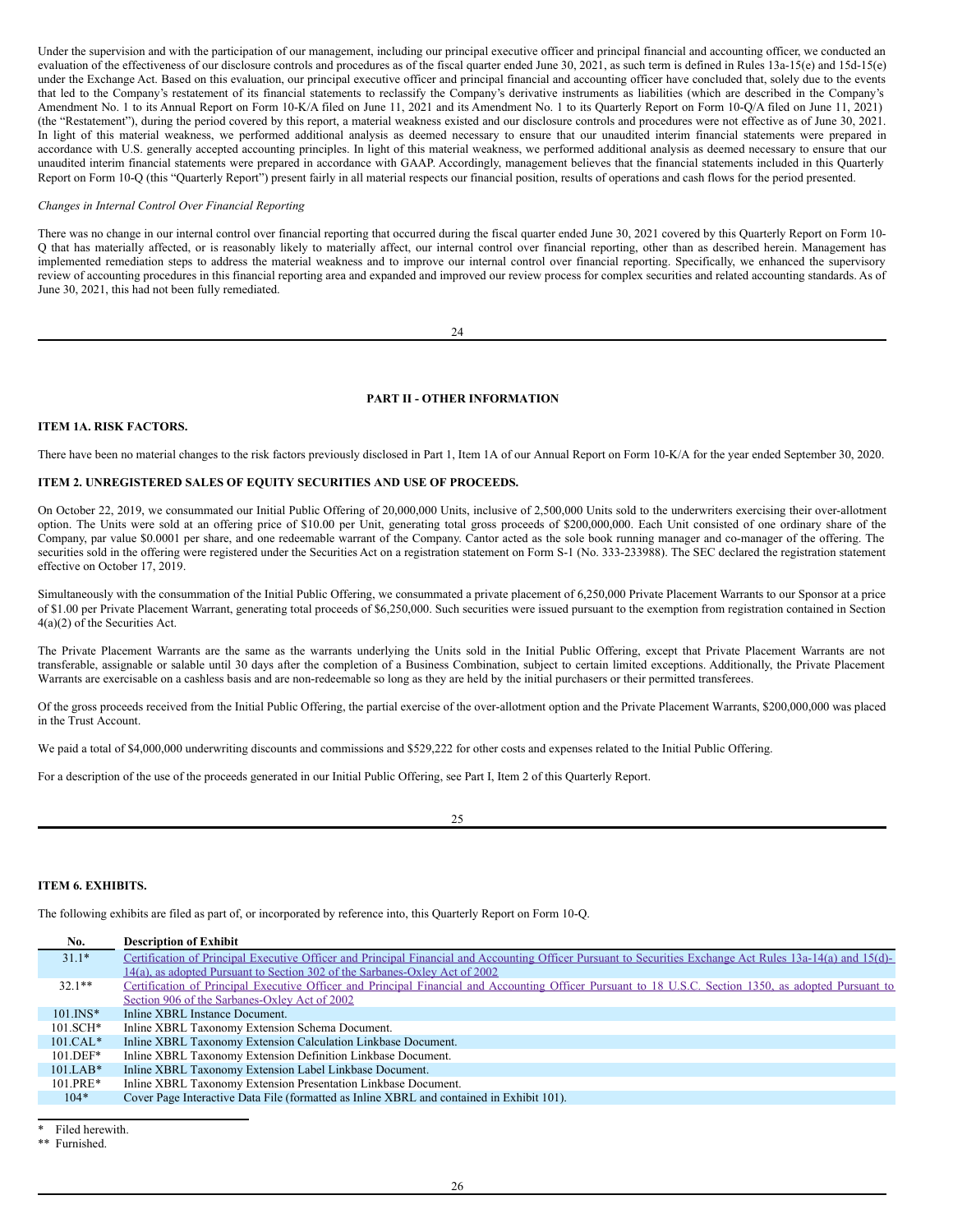## **SIGNATURES**

Pursuant to the requirements of Securities Exchange Act of 1934, the registrant has duly caused this report to be signed on its behalf by the undersigned, thereunto duly authorized.

**UNION ACQUISITION CORP. II**

Name: Kyle P. Bransfield Title: Chief Executive Officer (Principal Executive Officer and Principal Financial and Accounting Officer)

27

Date: August 13, 2021 /s/ Kyle P. Bransfield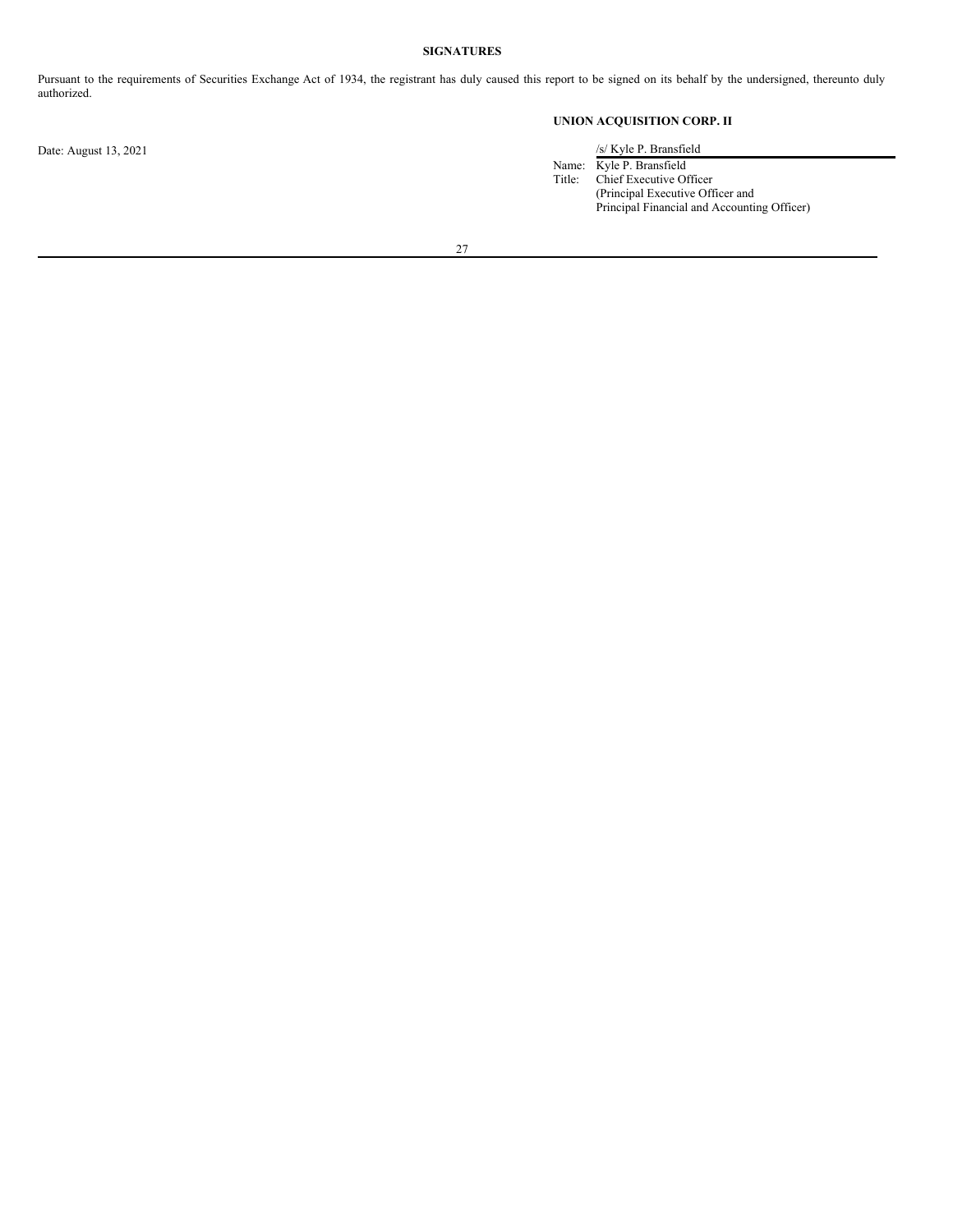<span id="page-17-0"></span>I, Kyle P. Bransfield, certify that:

- 1. I have reviewed this Quarterly Report on Form 10-Q of Union Acquisition Corp. II;
- 2. Based on my knowledge, this report does not contain any untrue statement of a material fact or omit to state a material fact necessary to make the statements made, in light of the circumstances under which such statements were made, not misleading with respect to the period covered by this report;
- 3. Based on my knowledge, the financial statements, and other financial information included in this report, fairly present in all material respects the financial condition, results of operations and cash flows of the registrant as of, and for, the periods presented in this report;
- 4. The registrant's other certifying officer and I are responsible for establishing and maintaining disclosure controls and procedures (as defined in Exchange Act Rules 13a-15(e) and 15d-15(e)) for the registrant and have:
	- a) Designed such disclosure controls and procedures, or caused such disclosure controls and procedures to be designed under our supervision, to ensure that material information relating to the registrant, including its consolidated subsidiaries, is made known to us by others within those entities, particularly during the period in which this report is being prepared;
	- b) (Paragraph omitted pursuant to SEC Release Nos. 33-8238/34-47986 and 33-8392/34-49313);
	- c) Evaluated the effectiveness of the registrant's disclosure controls and procedures and presented in this report our conclusions about the effectiveness of the disclosure controls and procedures, as of the end of the period covered by this report based on such evaluation; and
	- d) Disclosed in this report any change in the registrant's internal control over financial reporting that occurred during the registrant's most recent fiscal quarter (the registrant's fourth fiscal quarter in the case of an annual report) that has materially affected, or is reasonably likely to materially affect, the registrant's internal control over financial reporting; and
- 5. The registrant's other certifying officer and I have disclosed, based on our most recent evaluation of internal control over financial reporting, to the registrant's auditors and the audit committee of the registrant's board of directors (or persons performing the equivalent functions):
	- (a) All significant deficiencies and material weaknesses in the design or operation of internal control over financial reporting which are reasonably likely to adversely affect the registrant's ability to record, process, summarize and report financial information; and
	- (b) Any fraud, whether or not material, that involves management or other employees who have a significant role in the registrant's internal control over financial reporting.

Date: August 13, 2021 By: /s/ Kyle P. Bransfield

Kyle P. Bransfield Chief Executive Officer (Principal Executive Officer and Principal Financial and Accounting Officer)